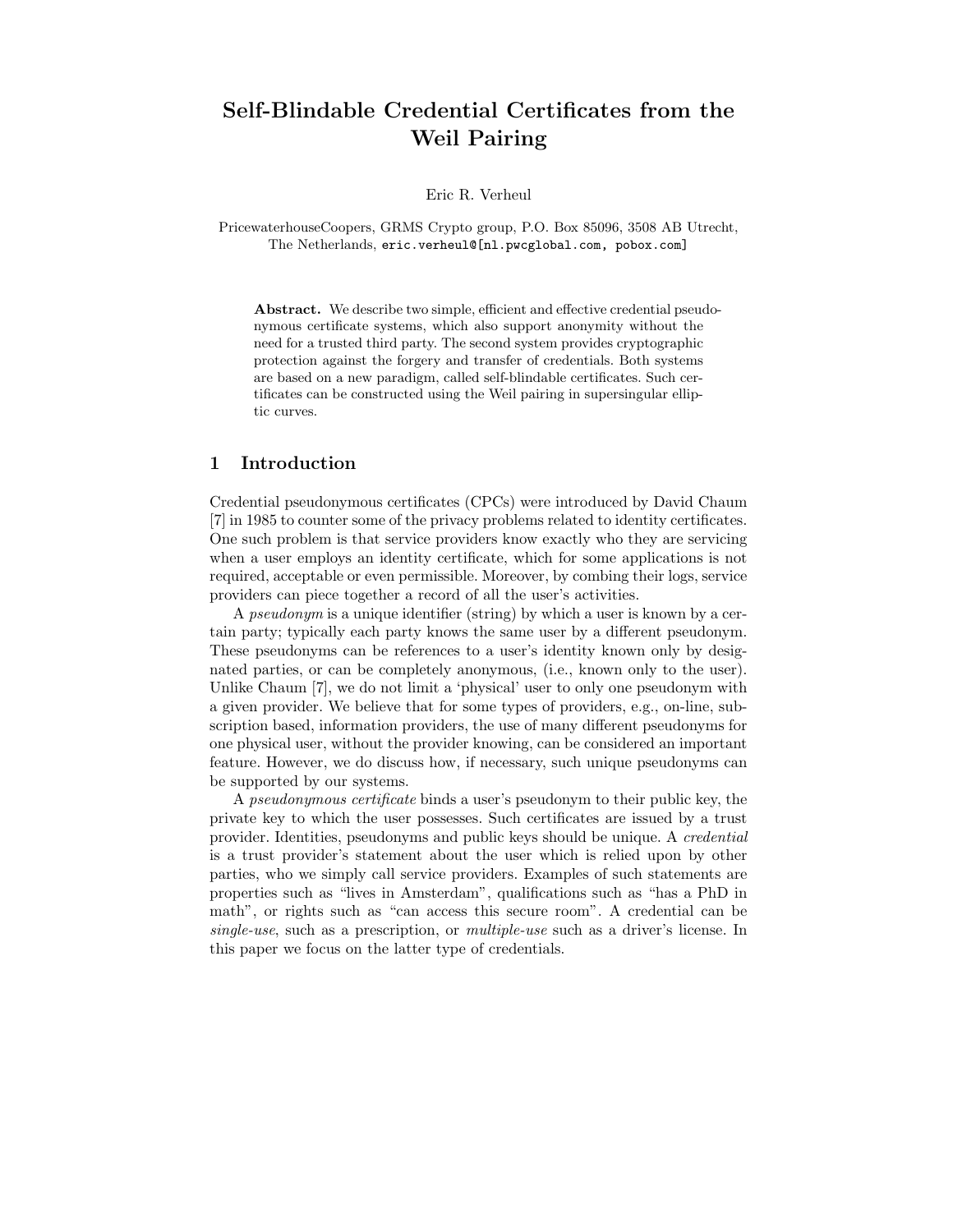Finally, credential pseudonymous certificates (CPCs) are digital certificates that bind credentials to users, known by a pseudonym. Proof of credential possession is given by proving possession of the private key related to the public key referenced in the certificate. Several credentials may be bound to a single pseudonymous certificate and, thus, pseudonym.

In Chaum's model, pseudonyms are *unlinkable*: parties that know a user by different pseudonyms must not have the ability to combine their logs to assemble a dossier on the user.<sup>1</sup> Another requirement in Chaum's model is that CPCs must be translatable: a CPC issued under pseudonym A must be usable under pseudonym B. For example, a user may be given a credential asserting his good health from a doctor under pseudonym A, and show this to its insurance company who knows it by pseudonym B. In addition to these two requirements, the system should fulfill the following three basic security requirements:

- Protection against pseudonym/credential forgery It should not be possible for outsiders, malicious users, or other parties involved to generate (credential) pseudonymous certificates without the consent of the relevant trust providers.
- Protection against pseudonym/credential sharing A user could be tempted to share its credentials (e.g., a season pass for public transport) with another user. It should therefore be very difficult or awkward for a user to do so.<sup>2</sup> One potential solution to this problem would be to store credentials on tamper resistant devices that are valuable to the user (e.g., smartcard based passports). A better solution would be an all-or-nothing concept for credentials: sharing a credential effectively implies sharing a credential that is highly valuable to the user, most notably one enabling him to take over the user's identity and digitally sign contracts that legally binds the user (cf., [6], [5]).
- Revocation of pseudonymous certificates and credentials Under certain circumstances, it should be possible for the user and trust providers to revoke pseudonymous certificates as well as credentials bound to them. This could be case, for instance, if a user lost secret (key) information or changes jobs.

CPCs such as those described above, counter the privacy problems of identity certificates to some extent, but not completely. Indeed, in that setting, all user's activities with a provider are related to a pseudonym, so that the provider can link the user's activities with the fixed pseudonym. If the user's identity is compromised, then so are its activities. To prevent this potential problem,

<sup>1</sup> Unlinkability and pseudonymity of credentials are sometimes difficult to enforce simultaneously in practice. Indeed, even if they are anonymous, credentials implicitly narrow down the number of possible users possessing them. To illustrate, how many people have both a degree in cryptography (credential number one) and Swedish citizenship (credential number two)?

 $^2$  Perhaps complete eradication of credential sharing would be impossible in the virtual world, as the end user might give away everything he knows (passwords) or has (smartcards), leaving only the identification factor "what the user is"(e.g., biometrics) to counter credential sharing.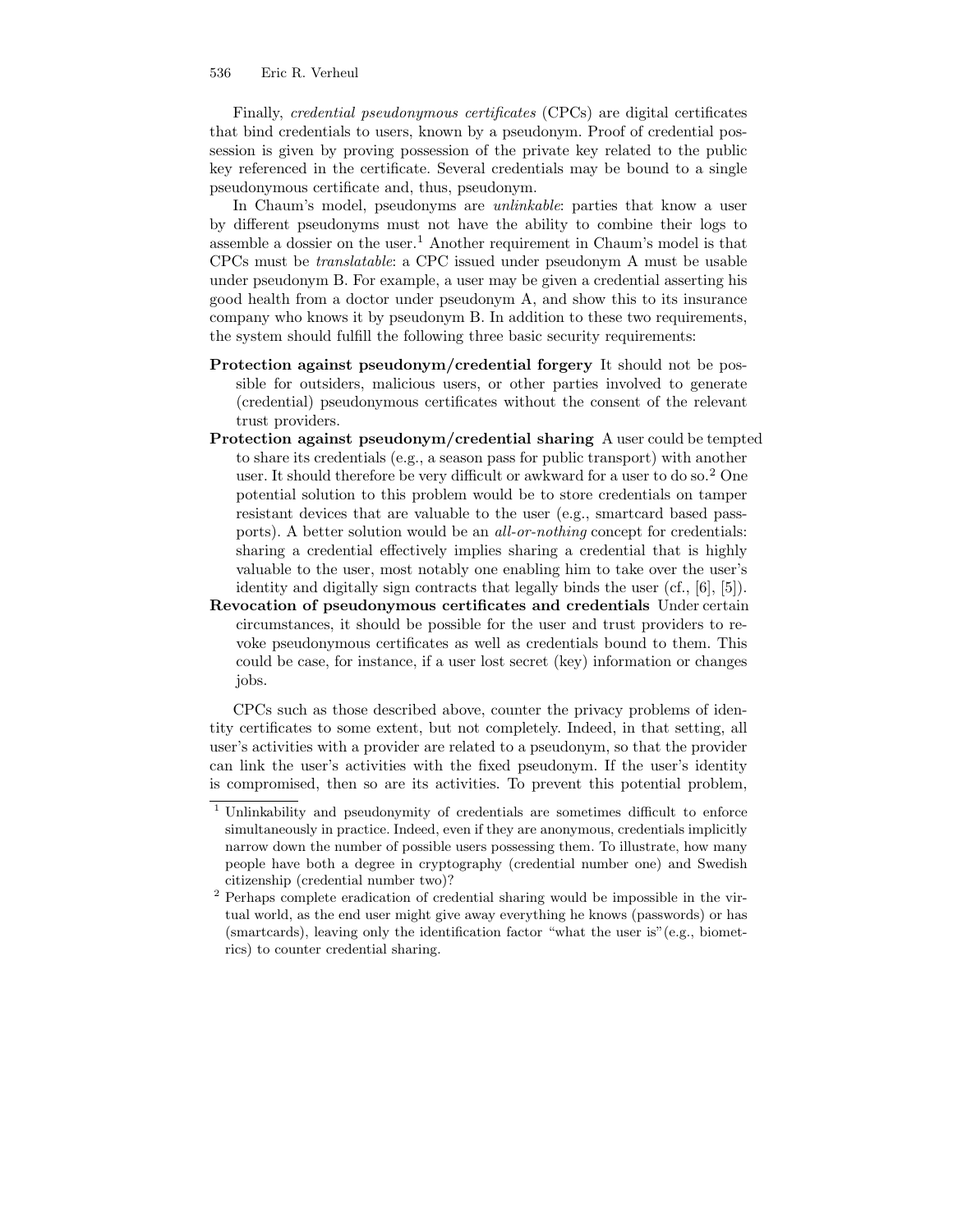a CPC system should preferably support that users can easily and regularly change pseudonyms. A CPC system should also ensure that the translation of credentials includes as few (trusted) parties as possible. In our CPC system, users themselves can both change pseudonyms and translate their credentials.

We remark that, in the above text, we implicitly define the parties as *users*, trust providers (providing credentials and pseudonyms to users) and service providers (relying on credentials and pseudonyms), which we use in the remainder of this paper without further explanation.

The goal of this paper is to describe a very simple, effective and efficient CPC system that meets the basic requirements of a CPC system and that is based on the new paradigm of self-blindable certificates. With this type of certificates the user can, e.g.:

- generate its own new pseudonymous certificates itself (to which it possesses the private key) based on a valid pseudonymous certificate; and
- translate and combine CPCs issued under one pseudonym to another pseudonym, including a one-time-use pseudonym.

## Related Work

As we could probably write an entire paper just discussing and comparing all of the CPC schemes that have been published, we will be brief. The first scheme was introduced by Chaum and Evertse [10] and is based on having a semi-trusted third party involved in all credential translations. Both from an efficiency and a security point of view, this is undesirable. Chen's scheme [12], envisions a trusted party who, amongst other things, should be trusted to refrain from transferring credentials between different users. Damgård's scheme [13], is based on general complexity-theoretic primitives and is therefore not applicable for practical use. The scheme developed by Lysyanskaya, Rivest, Sahai and Wolf [19] is based on one-way functions and general zero-knowledge proofs which also makes it inappropriate for practical use. Our CPC system can be considered as the opposite of the credential scheme [6] constructed by Camenisch and Lysyanskaya, which in effect issues one secret CPC for each trust provider; the scheme's properties of anonymity and untraceablity arise from the zero-knowledge protocols that confirm that a user indeed has such a certificate without revealing it. Although the scheme [6] appears to be of practical use, it is based on rather complex (zero-knowledge) protocols. Our scheme and the required proofs of knowledge are basic (Schnorr and Okamoto). Finally, we mention the work of Brands [5], which deals with the related subject of privacy protecting attribute certificates. In our system, the user itself can translate or combine credentials received from different trust providers without the interaction of any trusted party, generating a new certificate. This is an important distinction from Brands' scheme [5] when applied to the special case of a credential certificate system. As a final note, we remark that the privacy of our scheme can be further improved by the use of "Wallet with Observer" techniques, cf., [5], [11].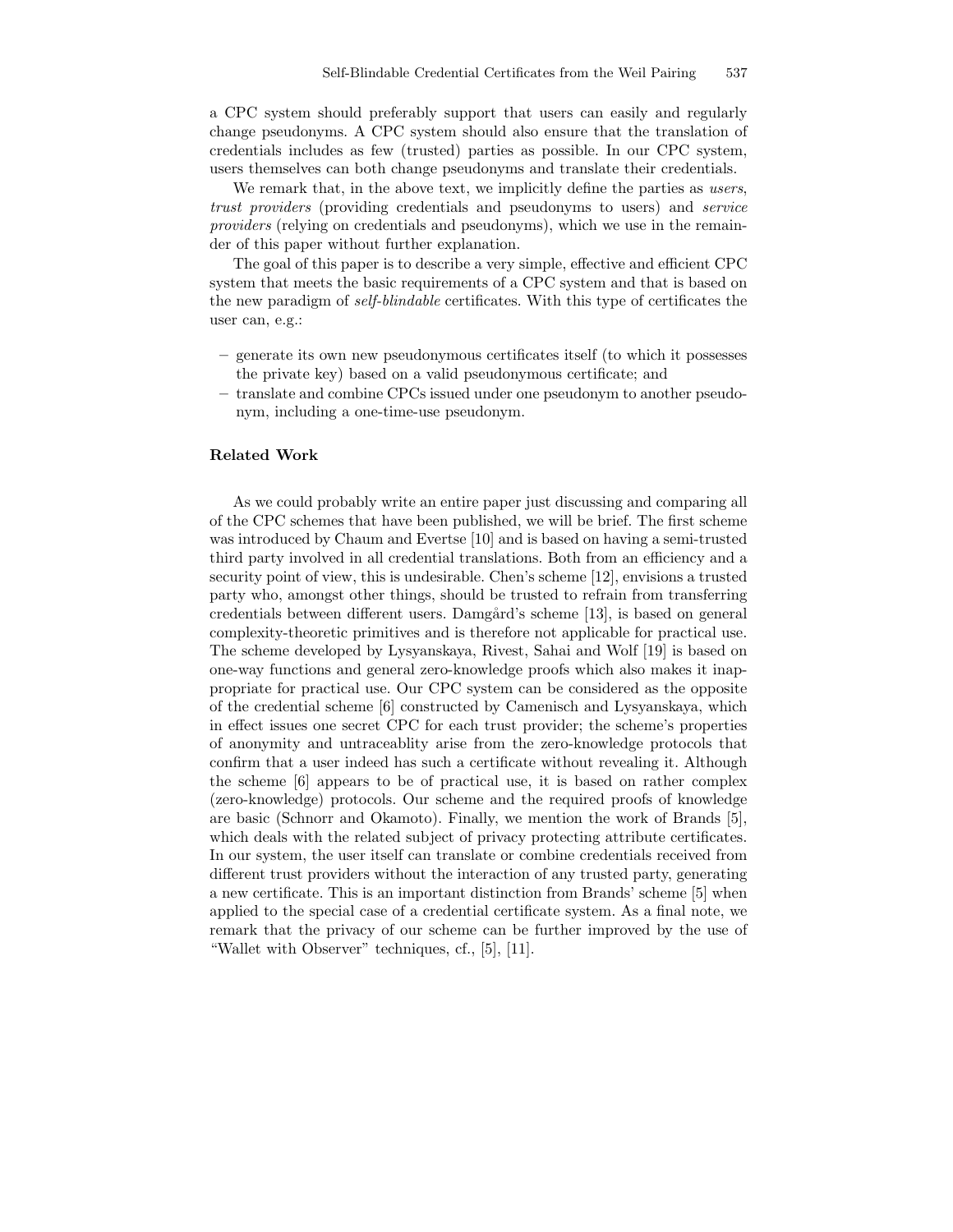## Outline of the paper

- In Section 2, we describe a variant of the Chaum-Pedersen digital signature scheme which is of crucial importance for our constructions of self-blindable certificates.
- In Section 3, we provide a functional description of our model for CPSs.
- In Section 4.1, we present the first technical construction of our model, which assumes that secret key information is stored on tamper-proof devices to provide resistance to credential transfer.
- In Section 4.2, we present the second technical construction of our model, which is more resistant to the transfer of credentials, without requiring the use of tamper-proof devices. The transfer of any credential in this construction to another person will actually result in the transfer of a very valuable signing key, e.g., one enabling the holder to sign legally binding contracts in the user's name.
- In Section 5, we summarize our results.

## 2 A proofless variant of the Chaum-Pedersen signature scheme

A digital signature s formed by an entity is a data string, based on a private key under control of the entity, that associates a message  $m$  (in digital form) to enable a proof that it originates from the entity and that it has not been changed. If the actual message comprises a public key plus some optional additional attributes, then  $(m, s)$  is called a certificate and the entity issuing it is called a Certification Authority (CA).

In this section, we describe a digital signature scheme that enables a CA to issue certificates that are "self-blindable". This will be explained further in Section 3. The digital signature scheme is based on the Chaum-Pedersen signature scheme (cf., [11]). The setting of our scheme is not standard but is based on a group,  $G$ , of prime order  $q$ , with generator  $g$ , in which the Decision Diffie-Hellman problem is simple, while the discrete logarithm and the Diffie-Hellman problems are practically intractable. In the section below, we further explain these notions and indicate how such groups can be constructed. In Section 2.2, we describe our digital signature scheme and its properties.

## 2.1 Groups in which the DDH problem is simple and DH, DL are hard

Recall, that the *Diffie-Hellman* (DH) problem with respect to a generator g of a group  $G$  of (prime) order  $q$ , is the problem of computing the values of the function  $DH_g(g^x, g^y) = g^{xy}$ . Two other problems are related to the DH problem. The first one is the *Decision Diffie-Hellman* (DDH) problem with respect to g: given  $a, b, c \in G$  decide whether  $c = DH_q(a, b)$  or not. An alternative formulation of the Decision Diffie-Hellman problem is: given a quadruple  $g, g^x, h, h^y$  in the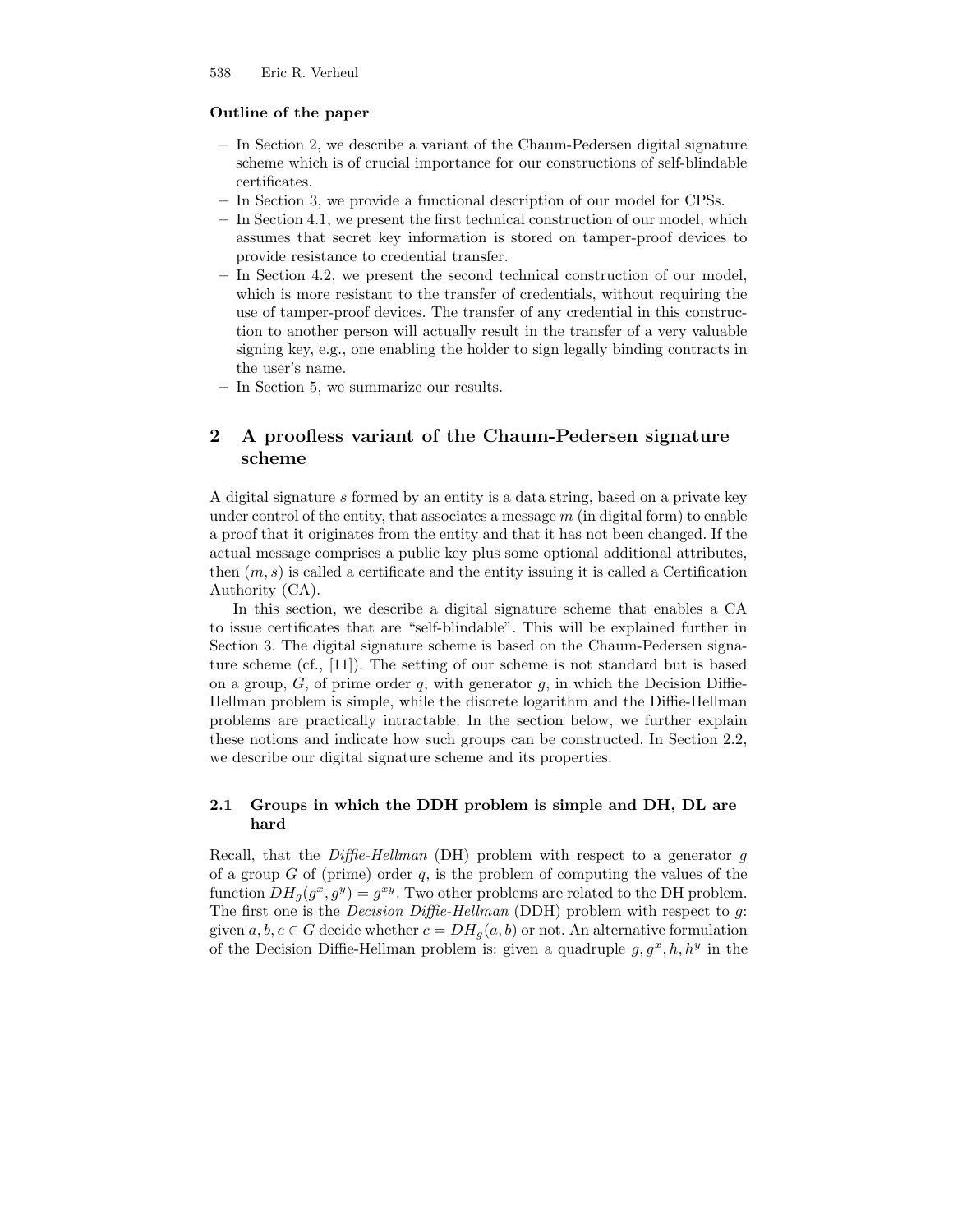group G decide whether  $x = y$ . The second problem related to the DH problem, is the *discrete logarithm* (DL) problem in G with respect to g: given  $a = g^x \in G$ , with  $0 \le x \le q$ , find  $x = DL(\alpha)$ . The DL problem is at least as difficult as the DH problem. It is widely assumed that if the  $DL$  problem G is hard, then so is the DH problem. Currently, cf. [16], [27], [17], a large class of groups has been discovered in which the DDH problem is simple, while the Diffie-Hellman and discrete logarithm problems are presumably not. This class consists of certain groups of points on supersingular elliptic curves in which setting the DDH problem can be efficiently computed (in polynomial time i.e., in polynomial time and space in length of input) by using the so-called Weil pairing.

As an illustration of such groups and techniques, consider the curve  $C_a$  :  $y^2 = x^3 + a$  with  $p = 2 \mod 3$  and a any non-zero element in GF(p). Then, the Frobenius trace over  $GF(p)$  is equal to 0 (hence the curve is supersingular) and the number of points on the curve in  $GF(p)$  is equal to  $p + 1$ . Moreover, as  $p = 2 \text{ mod } 3$ , the equation  $x^3 = 1$  only has solutions in  $GF(p^2)$  other than  $x = 1$ ; let  $\omega$  be such a solution. Now, if  $\langle P \rangle$  is a group of points of (prime) order q on the curve in  $GF(p)$  (i.e., q divides  $p + 1$ ) and  $A, B, C$  is an instance of the DDH problem with respect to P. Then  $C = DH<sub>P</sub>(A, B)$  if and only if  $e_q(A, D(B)) = e_q(P, D(C))$ , where  $D(.)$  is the endomorphism (called a *distortion* map in [27]) on  $C_a$  that maps a point  $(x, y)$  on the curve to the point  $(\omega \cdot x, y)$ also on the curve (over  $GF(p^2)$ ) and where  $e_q(.,.)$  is the so-called Weil pairing. See [1], [20] or [26]. As the Weil pairing is efficiently computable, the DDH problem is also efficiently computable in this situation. It is well-known that the DL problem in the group of points on the curve in  $GF(p)$  reduces to the DL problem in a subgroup of order q in  $GF(p^2)^*$  (cf. [21]). That is, to make the DH and DL problems practically intractable against attacks known today, the length of the prime number  $q$  should be at least 160 bit and the length of the prime number should be at least 512 bits.

A practical construction of a group in which the DDH problem is efficiently computable and the DH and DL problems are presumably not, is as follows. Choose a 512 bit prime number p of type  $p = 6q - 1$  where q is also a prime number and consider the curve  $C_1 : y^2 = x^3 + 1$ . Let P be any GF(p)-rational point on the curve of order q. This construction is used in [2] in the setting of an identity-based encryption scheme that is also based on the Weil pairing. This paper also analyzes the work needed to solve the DDH problem in the group  $\langle P \rangle$ , which amounts to a small number of multiplications on the curve.

These techniques generalize to groups of points on supersingular elliptic curves over a finite field, say  $F$ , and the work required to compute the DDH problem is asymptotically bounded by  $O(k^3 \log(||F||))$  bit operations, i.e., the complexity of calculating a Weil pairing. The parameter  $k$  is the so-called MOV degree (cf.  $[21]$ ) and is equal to either 1, 2, 3, 4 or 6 in the setting of supersingular curves.

We end this section with two remarks for later reference. A group of points, G, on a supersingular elliptic curves has the property that there exists an efficiently computable embedding, i.e., an injective homomorphism, of the group in a second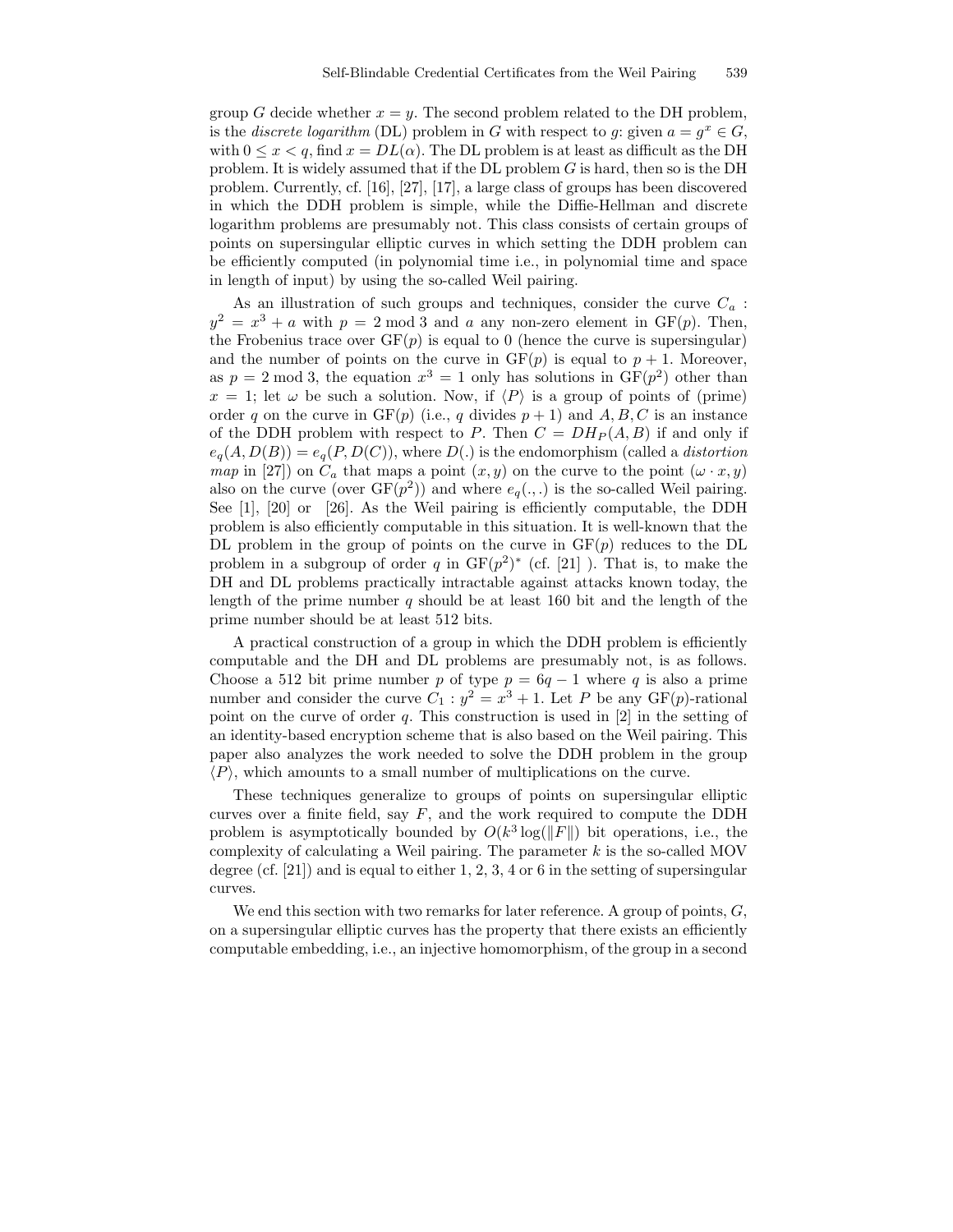group  $G'$  where all three of the DDH, DH and the DL problems are believed to be hard. Indeed, this embedding is given by the MOV embedding (cf. [21]) and the second group,  $G'$ , is a subgroup of the multiplicative group of a finite field. It is shown in [27] that inverting such embeddings is hard; in fact, as hard as the DH problem in the group  $G$ . Note that by using a specific choice of  $G$ , the group  $G'$  could be the XTR group. Compare [18] and [27]. A group of points on a (supersingular) elliptic curve over a finite field used in cryptography is typically chosen in such a way that its order is a prime number times a small number (e.g., 6 in the example above). This means that choosing provable random elements in the subgroup without knowledge of relative discrete logarithms is very simple, e.g., by mapping a hash value into a point on the curve and then mapping it to a point in the subgroup. See also [3].

## 2.2 The 'proofless' variant of the Chaum-Pedersen scheme

As explained in the previous section, we consider a group,  $G$ , of prime order  $q$ , with generator  $g$ , in which the DDH problem is simple, while the discrete logarithm and the Diffie-Hellman problems are practically intractable. The public key of a participant in the Chaum-Pedersen scheme takes the form  $y = g^x$  where  $0 \leq x \leq q$  is the participant's randomly chosen private key. A signature on a message  $m \in G$  in the original Chaum-Pedersen scheme, consists of  $z = m^x$  plus a proof that  $\log_g(y) = \log_m(z)$ . Resolving the latter problem is just an instance of the Decision Diffie-Hellman (DDH) problem with respect to g. Indeed, one can easily verify that  $\log_g(y) = \log_m(z)$  if and only if  $z = DH_g(m, y)$ . That is, if one applies the Chaum-Pedersen scheme to the group  $G$ , one is not required to send along an explicit proof that  $\log_g(y) = \log_m(z)$ , as anyone can validate that themselves. Or, in other words, the signature on a message  $m \in G$  only consists of an element  $z = m^x$  of the group G, without the additional proof of knowledge. This is the variant of the Chaum-Pedersen scheme that we use in our schemes. It follows that by choosing a group of points on a supersingular elliptic curve of MOV degree 6 (cf. [21] and the previous section), the representation of the element z requires only  $1024/6 \approx 171$  bits to obtain a security level comparable with 1024 bit RSA (with respect to attacks known today). See [3], where it is also shown that the above digital signature scheme is secure in the random oracle model.

An interesting property of this variant is that it is self-blindable: it enables easy randomization without losing the verification property and without requiring knowledge of the signing key z. Indeed, given the signed message  $m, m^z$ , then by choosing a randomizing factor, k, it can be transformed into  $m^k, m^{kz}$ . This property becomes useful when the message  $m$  has a property that is inherited by  $m^k$ , e.g., knowledge of a certain discrete logarithm, and is explored in the following sections. Another interesting property of this variant (as pointed out to us by Stefan Brands), is its easy blinding property, cf. [7]. When a party wants to obtain a blind signature on a message (typically a hash),  $M$ , from a signing party with public key  $g^x$  in our variant of the Chaum-Pedersen, it asks the signing party to sign  $M^r$ , for a random  $0 \leq r < q$ , resulting in  $M^{rx}$ . The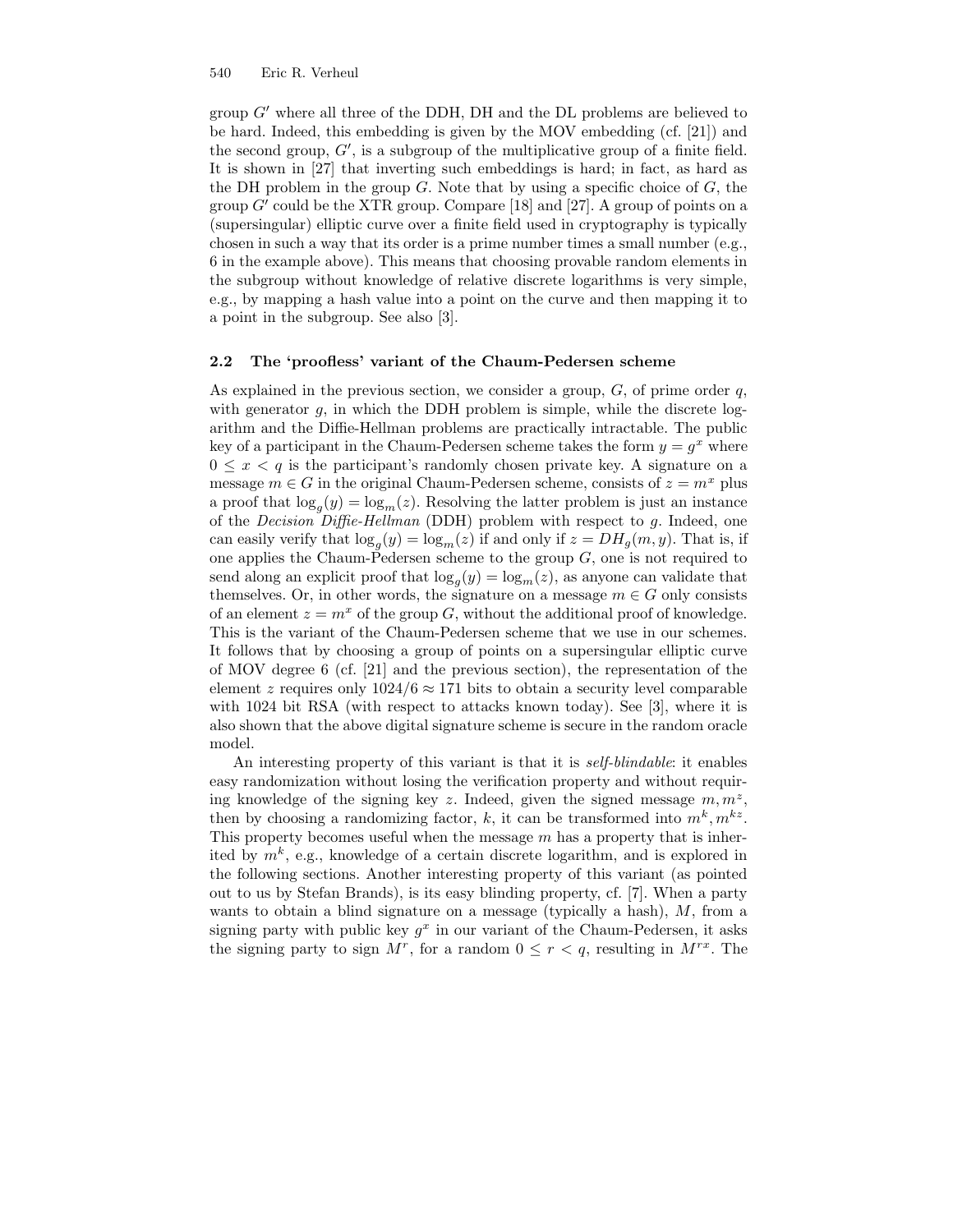user can deduce  $M^x$  from this using r and verify that it is a correct signature on  $M$ , which is publicly verifiable. We will delve no further into this property in this paper.

In the terminology we introduced above, we formulate the security assumption that we require for our variant of the Chaum-Pedersen scheme (cf. [8], [9]).

Assumption 21 If the Diffie-Hellman problem with respect to q is hard, then without knowledge of the private signing key z, the only forged message an attacker can make on the basis of signed messages  $(m_1, m_1^z), (m_2, m_2^z), \ldots, (m_n, m_n^z)$ with respect to the public key  $g^z$  is of the form  $(g^{i_0}\prod_{j=1}^{n'}m_n^{i_n},(g^{i_0}\prod_{j=1}^{n}m_n^{i_n})^z)$ , for any integers  $i_0, i_1, \ldots i_n$ , i.e., a power product of the signed messages.

## 3 Our functional model for CPCs

In this section, we describe our functional model for CPCs. To this end, we first formulate the requirements for self-blindable pseudonymous certificates and credentials based upon them. Then we explain how these elements can be used to build a CPC system.

#### 3.1 Self-blindable certificates

In this section we introduce the notion of self-blindable certificates, which is of crucial importance for our schemes. Our introduction is somewhat informal, but can be made formal without much effort.

We assume that one public key crypto system is employed by all users and we denote the collection of all possible user public keys by  $\mathcal U$ . We also assume that one signing public key crypto system is employed by all trust providers for certificate issuance. For simplicity's sake, we also assume that certificate signing is deterministic, i.e., there is only one possible valid certificate on a fixed public key, plus optional fields. We let  $\mathcal T$  denote the collection of possible verification public keys of trust providers. Our description of a credential on a user public key  $P_U \in \mathcal{U}$  from a trust provider with public verification key  $P_T$  takes the form

$$
\{P_U, Sig(P_U, S_T)\},\
$$

where  $S_T$  stands for the private signing key of the trust provider relating to  $P_T$ . This certificate is typically accompanied by a higher-level certificate

$$
Cert(P_U, "Trust statement")
$$

on the public verification key  $P_T$ . We do not further elaborate on this, but this certificate can be thought of as a standard X.509 certificate with the "Trust statement" in one of its extension fields. We denote the collection of all possible certificates by  $C$ .

The certificates are called self-blindable, provided there exists a set called transformation factor space  $F$  and an efficiently computable transformation map  $D: \mathcal{C} \times F \to \mathcal{C}$  with the following properties: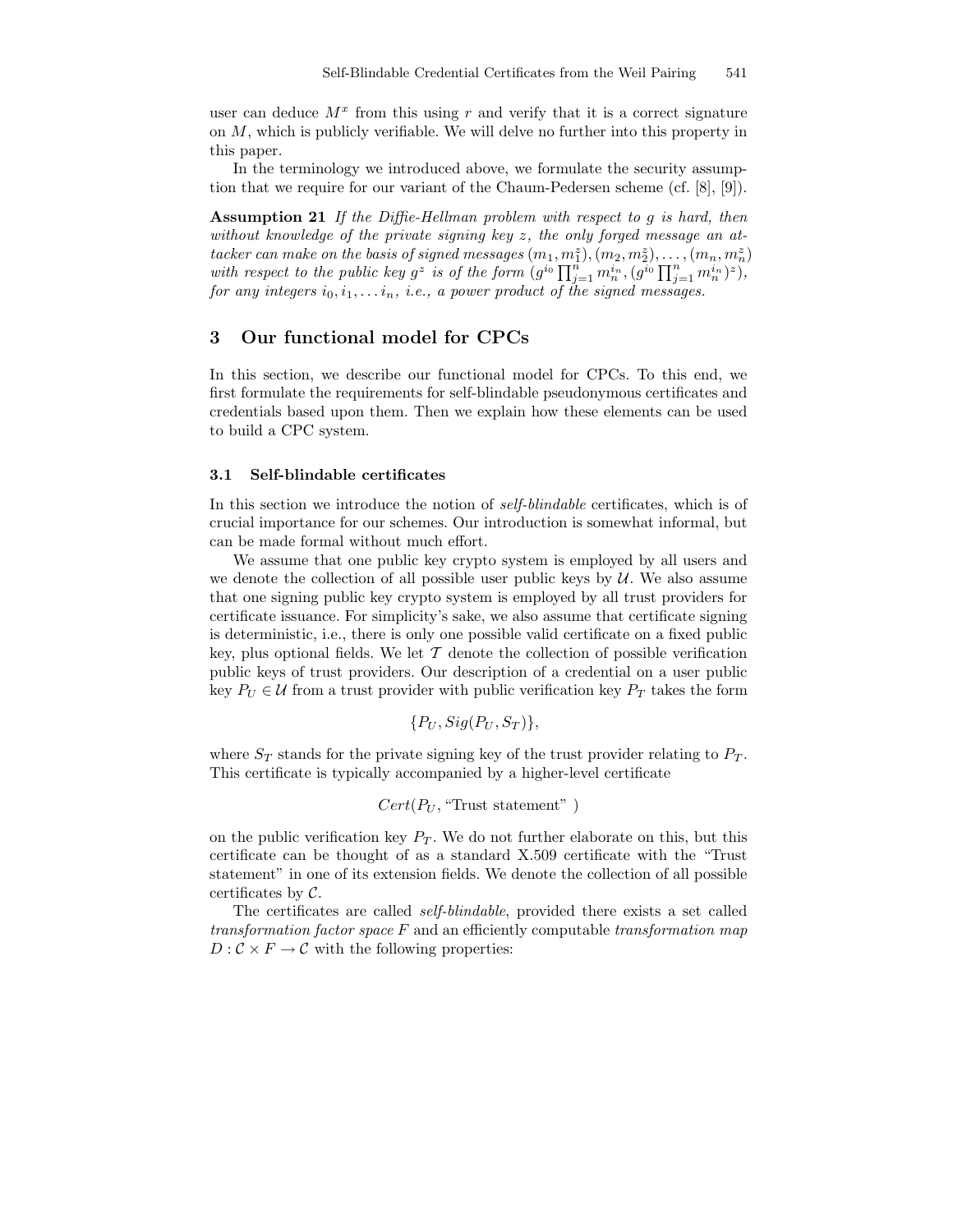- 1. For any certificate  $C \in \mathcal{C}$  and  $f \in F$  the certificate  $D(C, f)$  is signed with the same trust provider public key as C.
- 2. Let  $C_1, C_2$  be certificates and  $f \in F$  known. If  $C_2 = D(C_1, f)$  then one can efficiently compute a transformation factor  $f' \in F$  such that  $C_1 = D(C_2, f')$ .
- 3. If  $C_1, C_2 \in \mathcal{C}$  are two different certificates on the same user public key, then so are  $D(C_1, f)$  and  $D(C_2, f)$ . That is, the mapping  $D(.,.)$  induces a mapping  $U \times F \to U$  and although abusive, we also use the notation  $D(P_U, f)$  for any user public key  $P_U$  and transformation factor f.
- 4. Let  $P_U$  be a user public key and let  $f \in F$  be a known transformation factor. Then, a user possesses the private key relating to  $P_U$  if and only if it possesses the private key relating to  $D(P_U, f)$ .
- 5. If the user's public key  $P_U \in \mathcal{U}$  is fixed and if  $f \in F$  is a uniformly random element in F, then  $D(P_U, f)$  is a uniformly random element in U.

We briefly explain the rationale behind these properties. The first property enables one to transform a user certificate into another one from the same certificate authority; the fourth property ensures that the user still has possession of the private key referenced in the transformed certificate provided he knows the transformation factor. The fifth property states that all user public keys are equally possible in the transformed certificate. As we will explain below, a user typically collects credentials on different certificates formed as transformations of one fixed certificate. Now, the second property enables to invert transformations, allowing to translate all credentials to the fixed certificate and then to other certificates. Finally, the third property is technical and in fact emerged from our constructions. We have chosen it as part of our formal definition, as it enables simple proofs and formulation of other properties, e.g., properties four and five. More complicated requirements are possible to arrive at a more general notion of self-blindable certificates, but we will not explore this.

## 3.2 A CPC system based on the building blocks

We use the terminology introduced above and we assume that the certificates are self-blindable. Our notion of a pseudonymous credential is the simplest possible and takes the form

$$
\{P_U, [Sig(P_U, S_N), Cert(P_N, "PP statement"]\},
$$

where  $P_U$  stands for the public key of the user (with related private key  $S_U$ ). Moreover,  $Sig(P_U, S_N)$  is a signature on the user's public key with a signing key of the *pseudonym provider* (PP) and  $Cert(P_N, "PP statement")$  is a (conventional) certificate on the public verification key of the pseudonym provider, with a statement on its applicability included among the usual fields (e.g., expiration date). For evident reasons, this PP certificate must be used by the pseudonym provider for many users to prevent linkage of the issued pseudonymous certificate. Also note that the pseudonym of a user is in fact the user's public key in its certificate, which is reminiscent of the SPKI (Simple Public Key Infrastructure) approach, cf. [24].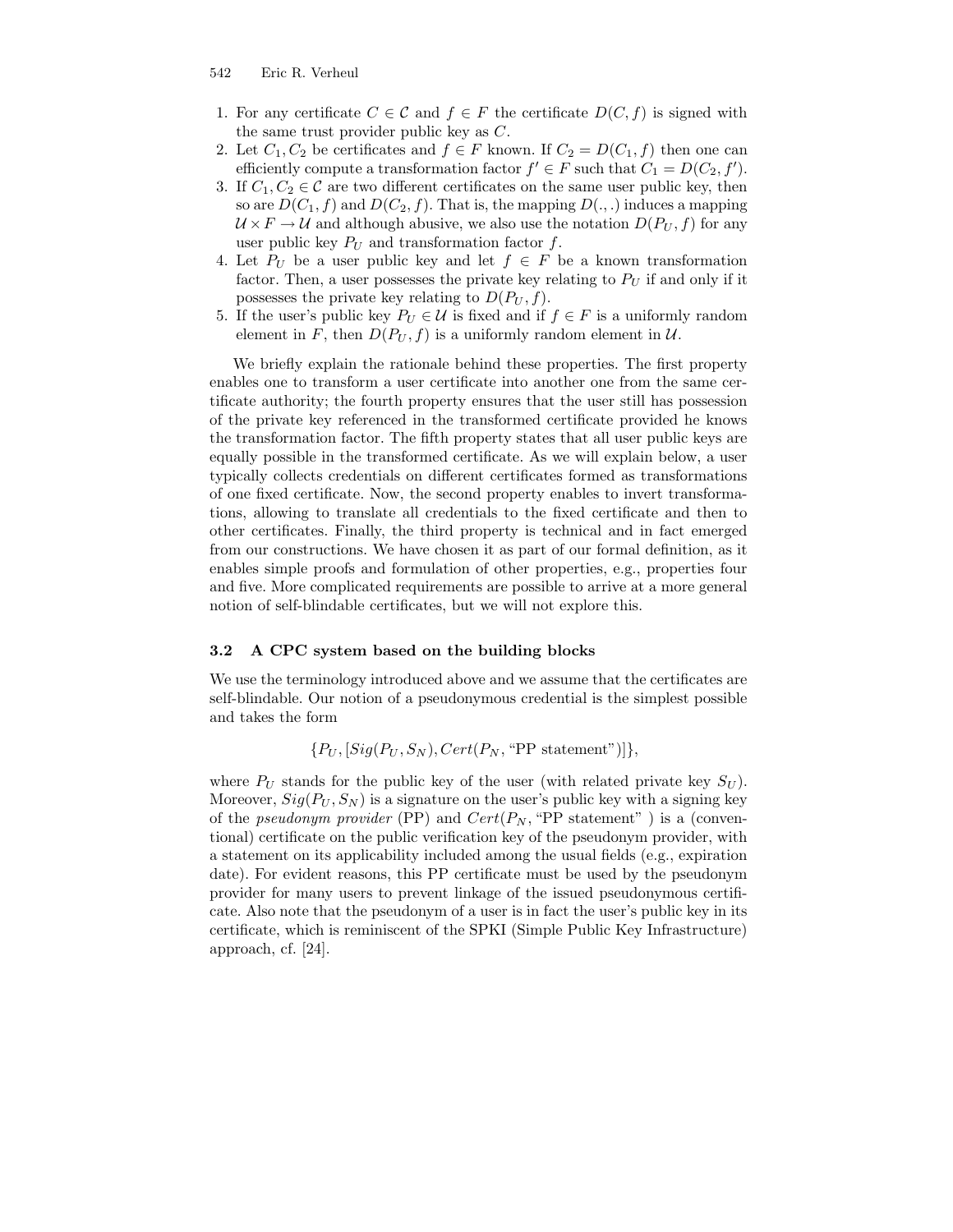Note that the self-blinding properties of the certificates enable the users themselves to generate a new pseudonymous certificate validly signed by the same PP, by choosing a (random) factor and transforming an initially issued pseudonymous certificate.

Our description of a CPC is based upon that of a pseudonymous credential, say  $\{P_U, [Sig(P_U, S_N), Cert(P_N, "PP statement"]\}$  and its simplest form is:

> $\{P_U, [Sig(P_U, S_N), Cert(P_N, "PP statement")],\}$  $[Sig(P_U, S_C), Cert(P_C, "CP statement"]\}.$

Here,  $[Sig(P_U, S_C), Cert(P_C, "CP statement")]$  is called the *credential field*. In this,  $Sig(P_U, S_U)$  is a signature on the public key of the owner with a signing key  $S_C$  of the *credential provider* (CP). Also,  $Cert(P_C, "CP statement")$  is a (conventional) certificate on the related credential provider's public verification key, that has a statement on its credential applicability, e.g., "the person having possession of the private key is over 18 years old" included among the usual fields (e.g., expiration date). In a natural fashion one can have several credential fields attached to a pseudonymous credential in the above way, which is in fact the general form of a CPC.

Based on the building blocks explained above, one can now construct a wide variety of types of CPC systems. We provide a high-level description of one such system on which many variations are possible (cf. Figure 1).

#### System description 31

- Initial Registration The user registers, typically in a non-anonymous fashion, with a pseudonym provider. After registration a First Pseudonymous Certificate (FPC) issuing protocol between the user and the pseudonym provider is started. This protocol is system specific. The pseudonym provider puts the FPC in a public directory. When unique pseudonyms are required, the provider has the option to maintain a private list of physical persons that were issued a pseudonymous certificate; this ensures that at most one such certificate is issued to a physical person.
- Credential Issuance By using a random transformation factor, the user transforms its FPC into a random pseudonymous certificates (RPC). The user securely stores the used transformation factor. Then the user registers with a credential provider using this RPC which includes a proof of possession of the private key referenced in the RPC. This registration need not be anonymous. The user does what is required to obtain a credential (e.g., takes a driver's exam, shows other credentials) and up-on succeeding, is issued a credential on the RPC, that is the CPC. The pseudonym provider has the option to put the CPC in a public directory.
- Credential Use The user registers (typically anonymously) with a service provider using a new RPC, which includes a proof of possession of the private key referenced in the new RPC. The user combines all of the CPCs relating to credentials required by the service provider into one CPC under the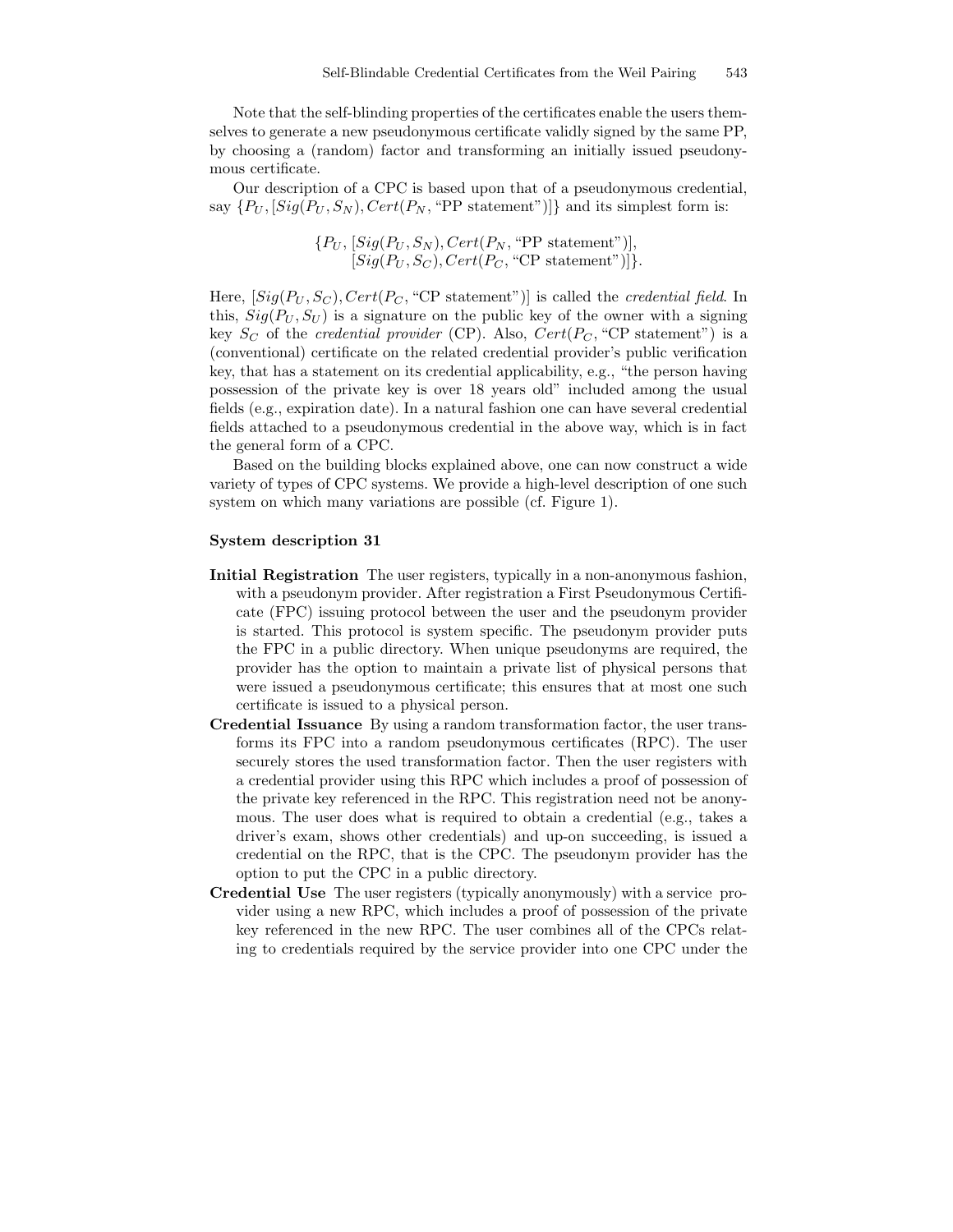registered pseudonym. This is possible by using the second property of selfblinding certificates on the transformation factors related with the individual, original CPCs. That is, a CPC is first translated to the First Pseudonym and then translated to the registered pseudonym (in our constructions these two steps can be performed in one operation). This certificate is presented to the service provider, together with a proof of possession of the private key referenced in this CPC. Once the user is successful in doing so, he will be serviced.

If the service provider wants to be certain that the user has not already been issued another pseudonym, the service provider has the option to require that the user contact a specific trust provider which we refer to as "unicity" provider. The user sends this trust provider the transformation factor(s), transforming the new RPC to the first issued pseudonymous certificate stored in the pseudonym provider's directory (i.e., the FPC). This trust provider then validates that these factor(s) transform the RPC into a FPC on the PP's directory, and that this FPC was not registered before. The trusted party then reports to the service provider that the user has not registered before. Note that the PP directory does not specify user identities, only FPCs, also note that the specific trust provider need not be the user's pseudonym provider.

In the system description above, we have used the FPC list of the pseudonym provider as the reference data for all trust providers that need to verify that a 'physical' user cannot register twice (under different pseudonyms) with a service provider. This means that if two such trust providers conspire, they can link together the different pseudonyms of a user. One can prevent this linkage with a flexible secret sharing technique as follows. During registration, the pseudonym provider and the user, say U, exchange a secret, S. If a trust provider, say  $T$ , wants to provide assurance on unique pseudonyms, then provider A is provided a list consisting of transformed FPCs, in such a way that:

- user U's FPC is transformed using a transformation factor based on a secure hash of the name of the provider  $T$  and the secret  $S$ ; and
- the order of the FPCs is randomly permuted.

If user  $U$  wants to assure the trust provider  $T$  that it is not registering twice (under different pseudonyms) with a service provider via  $T$ , then it provides the provider with the transform factor transforming the RPC (see above) into the transformed FPC stored at the provider T. This technique can be iterated: user U can (after proving possession of a transformed FPC at  $T$ ) be issued another secret by  $T$ , and the transformed FPC can be re-transformed by  $T$  and stored at another trust provider  $T_2$ , etc.. By combining transformation factors, user U can employ provider  $T_2$ 's service without any interference from provider T. Moreover, in such a setting, linkage requires that all such trust providers and the pseudonym provider conspire.

In Figure 1 we have depicted the (five) steps from pseudonym issuance to CPC application in a sample voting application. The communication between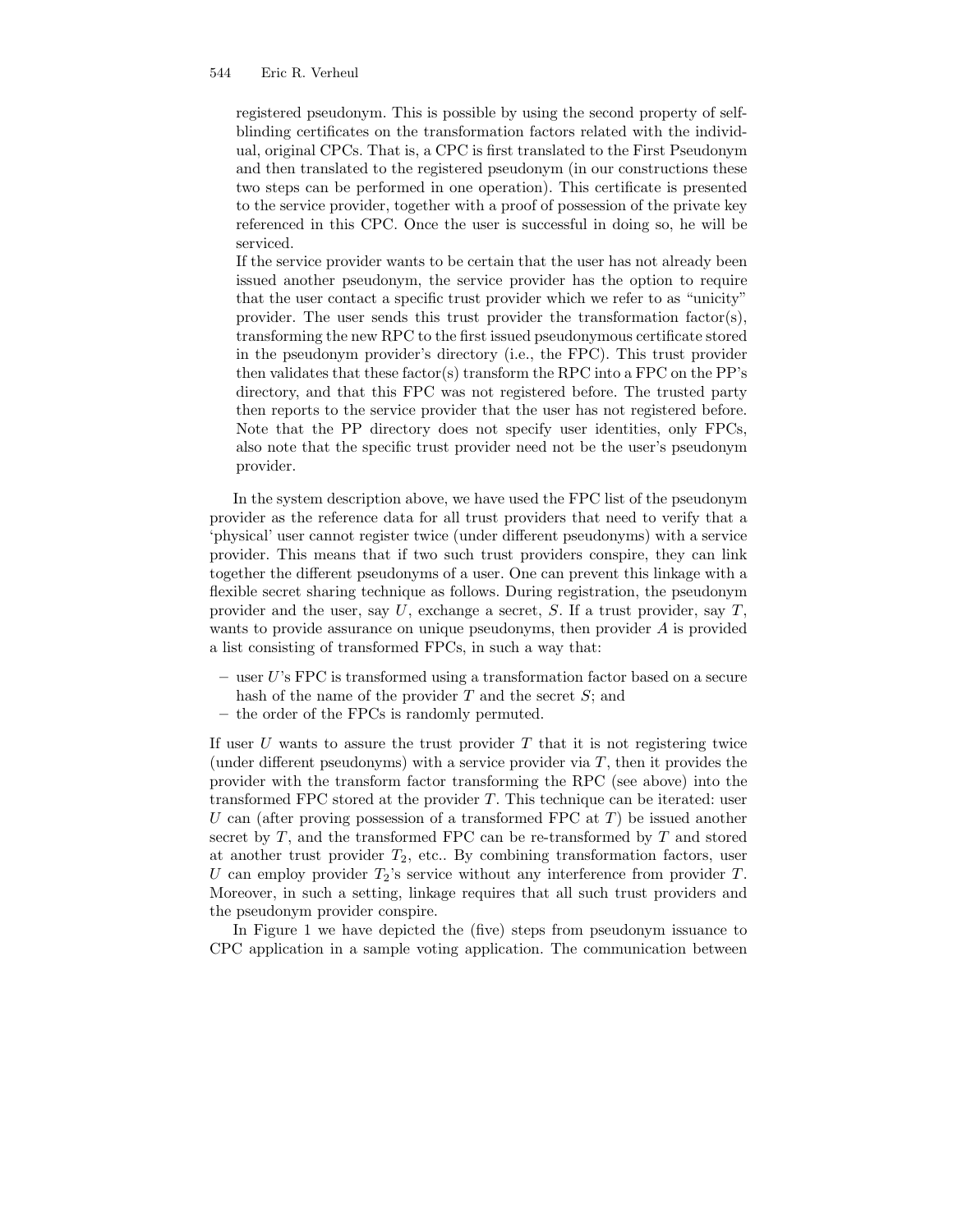

the "unicity" provider and the service provider (the voting application) is not depicted.

Fig. 1. Overview of system description 31

## 3.3 Revocation of Certificate Bases

As users typically will not present the originally issued certificates to service providers, certificates cannot be revoked in the conventional way. A primary concern is that the revocation process should not make it possible to link credential use, except, possibly, by certain trusted parties.

There are several methods to address revocation in our model, but we outline only two. The first method is pro-active, and consists of letting the trust providers employ signing keys with a short expiration time (e.g., a week). If a pseudonymous certificate or a credential relating to such a certificate has not been revoked, then the trust provider automatically updates the certificates or credentials in its directory with newly signed ones. A user can collect the updated pseudonymous certificates and credentials, preferably via an anonymous channel to reduce the chances of linkage. To achieve this, the user can, for example, collect many certificates, including the required ones. By revoking its FPC, the user can effectively revoke all credentials based on it.

The second method for revocation we outline consists of sending along specific transformation factors with a (credential) pseudonymous certificate, to a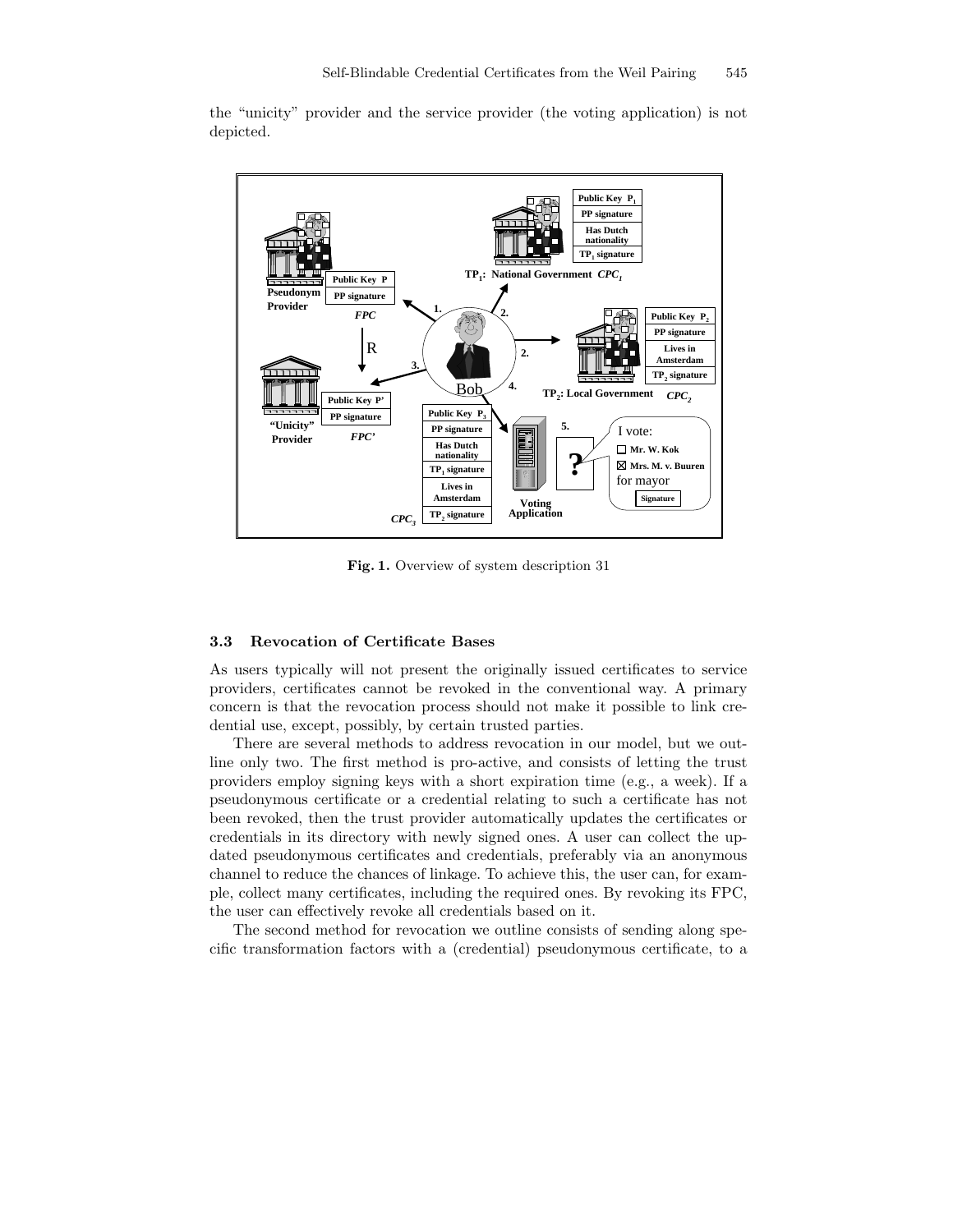specific trust provider. This trust provider can then retrieve the original issued (credential) pseudonymous certificates and find out if they have been revoked. The trust provider then provides a statement on the status of the (credential) pseudonymous certificate to the service provider. This functionality resembles the use of an On-line Certificate Status Protocol (OCSP) request, commonly used on the Internet (cf. [23]). Of course, the service provider still needs to verify that the user is in possession of the private key referenced in the used randomized CPC.

The second revocation technique can be supplemented with the flexible secret sharing technique described at the end of the previous section.

## 4 Constructions for credential pseudonymous certificates

## 4.1 A simple Construction

In this section we describe an initial and very simple construction for selfblindable certificates and thus CPCs. We describe this scheme merely for purposes of illustration, as it has the serious inherent draw-back of not supporting cryptographic protection against users sharing credentials. Therefore, to implement this construction one would need to trust devices resistant to user tamper to prevent users from sharing credentials. As the construction in Section 4.2 provides cryptographic protection against users sharing credentials this construction is favorable to the scheme presented in this section.

Let  $G = \langle g \rangle$  be a group of prime order q in which the DDH problem is efficiently computable, while the discrete logarithm and the Diffie-Hellman problems are practically intractable. We also assume that the (provable) random generation of elements in G without knowing any relative discrete logarithms is also possible (see the end of Section 2.1). The description of the group  $G$ , including the g, q are considered as system parameters.

The set T of all trust provider's public keys takes the form  $j, j^s$  where  $0 \leq$ s  $\leq q$  is the related private key and where  $j \in G \setminus \{1\}$ . We assume that each trust provider's public generator  $j$  is (provably) randomly chosen, e.g., it could be based on the output of a secure hash algorithm with a fixed input. The set of users public keys U consists of elements of the form  $g^x$  where  $0 < x < q$  are all possible user's private keys. There is a subtle reason why  $x = 0$  is principally not allowed, see below. Note that a user can prove possession of  $x$  in a zero-knowledge fashion with the Schnorr identification protocol [25]. Moreover, several digital signature systems can be based on the user public, private key pairs mentioned above, e.g., DSA [15], ElGamal [14] and Schnorr [25]. Finally, a certificate issued by a trust provider with public key  $h, h^z$  on a user public key  $g^x$  takes the form:

$$
\{g^x, g^{xz}\}.
$$

Note that the above certificate is based on the variant of the Chaum-Pedersen signature (as outlined in Section 2) on  $g^x$  with respect to the public key  $h, h^z$ , i.e.,  $g^{xz}$ . An important feature of this variant is that it is not required to add an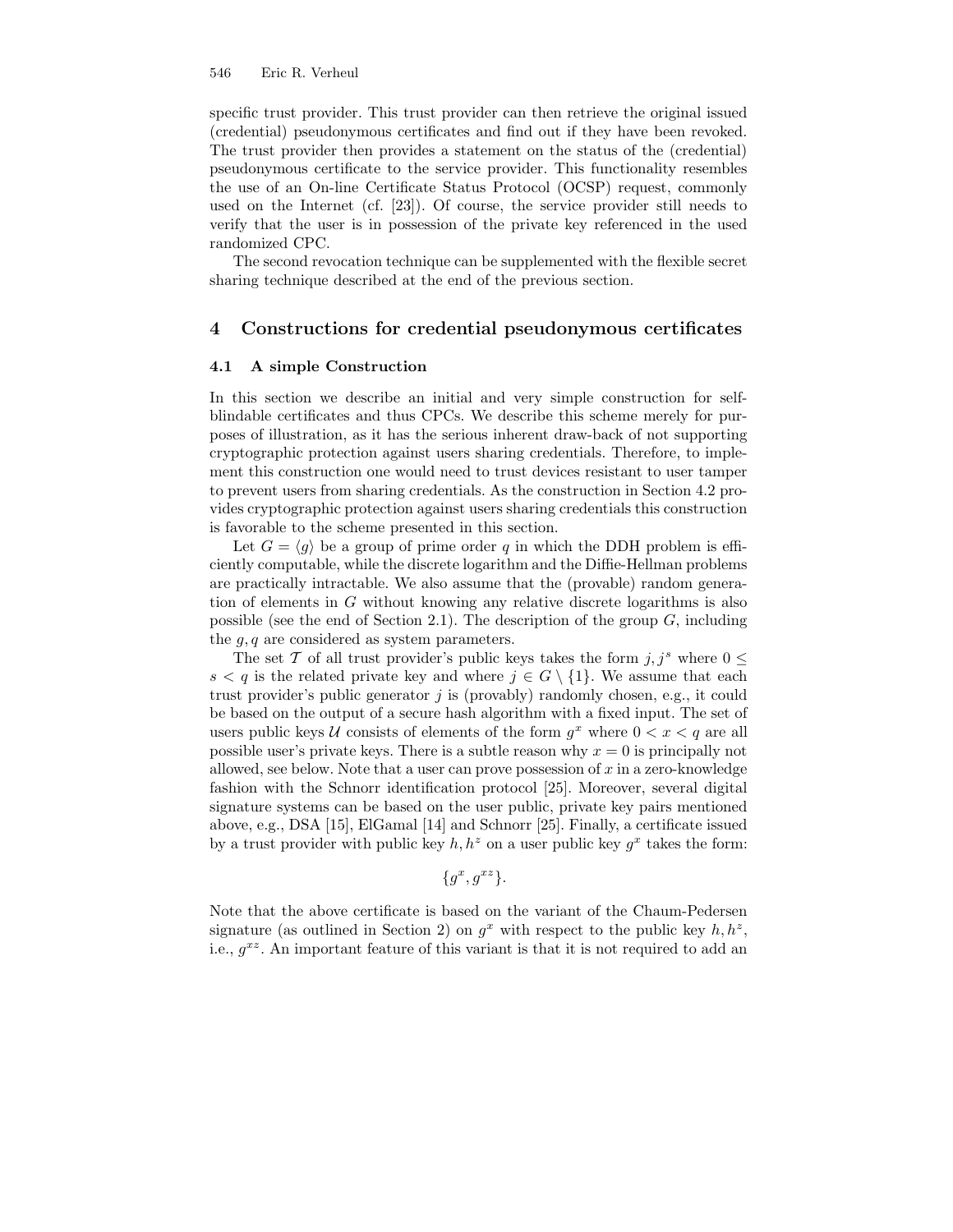interactive proof that the second component indeed has the form  $g^{xz}$  as the DDH problem is assumed to be simple. Due to the restrictions on the first element in the certificate, it cannot be equal to the unity element. If this condition is not also checked by applications, then certificate forgery becomes simple.

The certificates  $C$  constructed in this way are self-blindable. To this end, choose the transformation factor space  $F$  equal to  $GF(q)^*$  and define the transformation  $D: \mathcal{C} \times F \to \mathcal{C}$  as

$$
(\{X,Y\},f) \to \{X^f, Y^f\}.
$$

That is, the certificate  $\{g^x, g^{xz}\}\$ is transformed to the certificate  $\{g^{xf}, g^{xfz}\}\$ under factor f. It is a simple verification that  $D(.,.)$  satisfies the five properties of a transformation and, thus, that the certificates constructed in this way are self-blindable.

Notice that the transfer of credentials is simple in this construction, if the user is able to retrieve (and transfer) the private key related to the public key of a (transformed) pseudonymous certificate. This problem can be controlled by ensuring that all security operations with respect to credentials take place on a tamper resistant signing device in such a way that private key information of (transformed) certificates can be used ('addressed') but not retrieved. The use of such devices needs to be addressed in the FPC issuing protocol for these certificates, for instance as follows.

- 1. The user registers, typically in a non-anonymous fashion, with a pseudonym provider.
- 2. The pseudonym provider generates a random  $0 < x < q$ , and forms the user public key  $g^x$  and the certificate  $\{g^x, g^{xz}\}\$ . All information is put on a tamper resistant signing device, in such a way that private key information of (transformed) certificates can be used but not retrieved.
- 3. The secure signing device is handed over to the user in a secure fashion.

Having filled in this issuing protocol, our CPC scheme now follows system description 31. Protection against pseudonym/credential linking and pseudonym/credential translation are obvious consequences of the properties of selfblindable certificates. For the other two security properties (protection against forgery and transfer), one needs to trust devices resistant to user tampering.

## 4.2 A more robust construction

This construction is based on the technique in Brands' e-cash scheme to trace double spenders (cf. from [4]). Just as in the previous section our construction is based on the variant of the Chaum-Pedersen signature scheme as introduced in Section 2. So, again, let  $G = \langle q \rangle$  be a group of prime order q in which the DDH problem is efficiently computable, while the discrete logarithm and the Diffie-Hellman problems are practically intractable. We also assume that the (provable) random generation of elements in G without knowing any relative discrete logarithms is also possible. In addition to this, we assume that there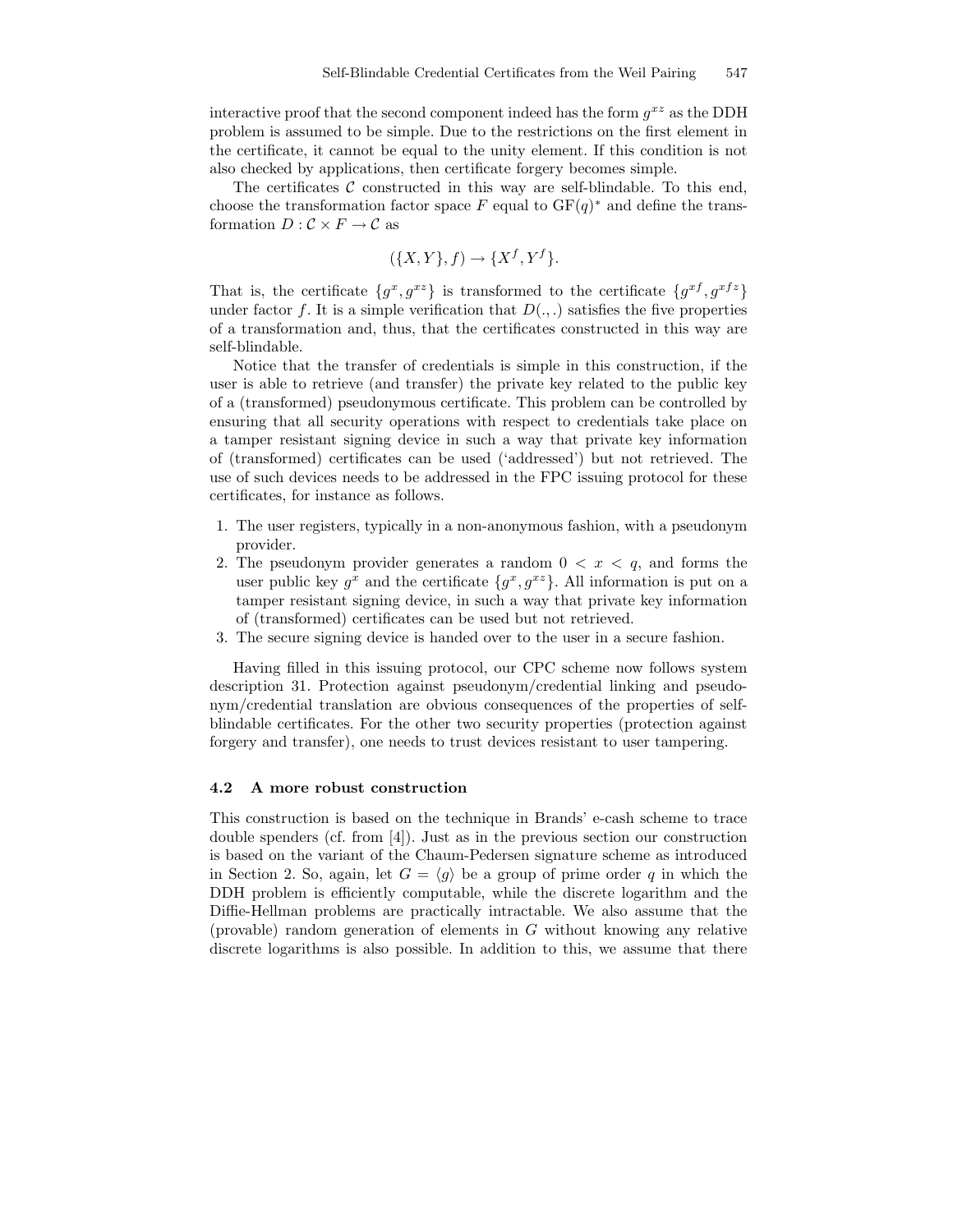exists an efficiently computable embedding  $E(.)$  from G into a group G' where all three problems DDH, DH and DL are practically intractable. All these requirements are met by suitable groups of points on supersingular elliptic curves, cf. the end of Section 2.1. The description of the groups  $G$ , including the  $q, q$ , the group  $G'$  and the embedding are considered to be system parameters.

As before, the set of all trust providers' public keys,  $\mathcal T$  takes the form  $j, j^s$ where  $0 \leq s < q$  is the related private key and where  $j \in G \setminus \{1\}$ . We assume that each trust provider's public generator  $j$  is (provably) randomly chosen, e.g., it could be based on the output of a secure hash algorithm with a fixed input. In addition we assume that the pseudonym provider publishes a certified pair  $(r, s) = (r, r^f)$  where  $r, s \in G$  and for some  $0 < f < q$  which is unknown by all parties. Generation of such a pair consists of choosing two (provable) random  $r, s$  which determines  $f$ . Alternatively, the pseudonym provider can choose the element r in a provable random fashion and generate a random element  $0 < f < q$ and form  $s = r<sup>f</sup>$ . We prefer the first construction, for two reasons. First, it is difficult for the pseudonym provider to convince others that  $f$  has been chosen randomly and, second, it is good practice to have as few secret keys in a system as possible.

The set of users public keys U consists of elements of the form  $g_1, g_2, g_1^{x_1} g_2^{x_2}$ . Here  $0 \leq x_1, x_2 < q$  is the related private key,  $g_1$  is a random generator and  $\log_{g_1}(g_2) = f$ . As in the previous scheme, we require that  $g_1^{x_1} g_2^{x_2}$  be unequal to the unity element. Note that a participant can prove possession of  $x_1, x_2$  in a zero-knowledge fashion with the Okamoto variant of Schnorr's identification protocol [22]. In the same paper, a variant of Schnorr's signature scheme is described based on the user public, private key pairs mentioned above. Finally, a certificate issued by a trust provider with public key  $h, h^z$  on a user's public key  $g_1, g_2, g_1^{x_1} g_2^{x_2}$  takes the form:

$$
\{g_1, g_2, g_1^{x_1}g_2^{x_2}, (g_1^{x_1}g_2^{x_2})^z\}.
$$

Again, this is precisely the variant of the Chaum-Pedersen signature (as outlined in Section 2) on the user's public key with respect to the public key  $h, h^z$ . As the DDH problem is simple, on basis of the certified pair  $(r, r<sup>f</sup>)$ , anyone can and should verify that the first two parameters in the certificate are indeed correctly formed, i.e., the second one is an  $f$ -th power of the first one (cf. the alternative description of the DDH problem in Section 2.1). Due to the restrictions on the three elements in the certificate, none of them can be equal to the unity element. If this condition is not also checked by applications, then certificate forgery becomes simple.

The certificates  $\mathcal C$  constructed in this way are self-blindable. To this end, define the transformation factor space by  $F = GF(q)^* \times GF(q)^*$  and the transformation  $D: \mathcal{C} \times F \to \mathcal{C}$  as:

$$
(\{X, Y, W, Z\}, (k, l)) \to \{X^l, Y^l, W^{kl}, Z^{kl}\}.
$$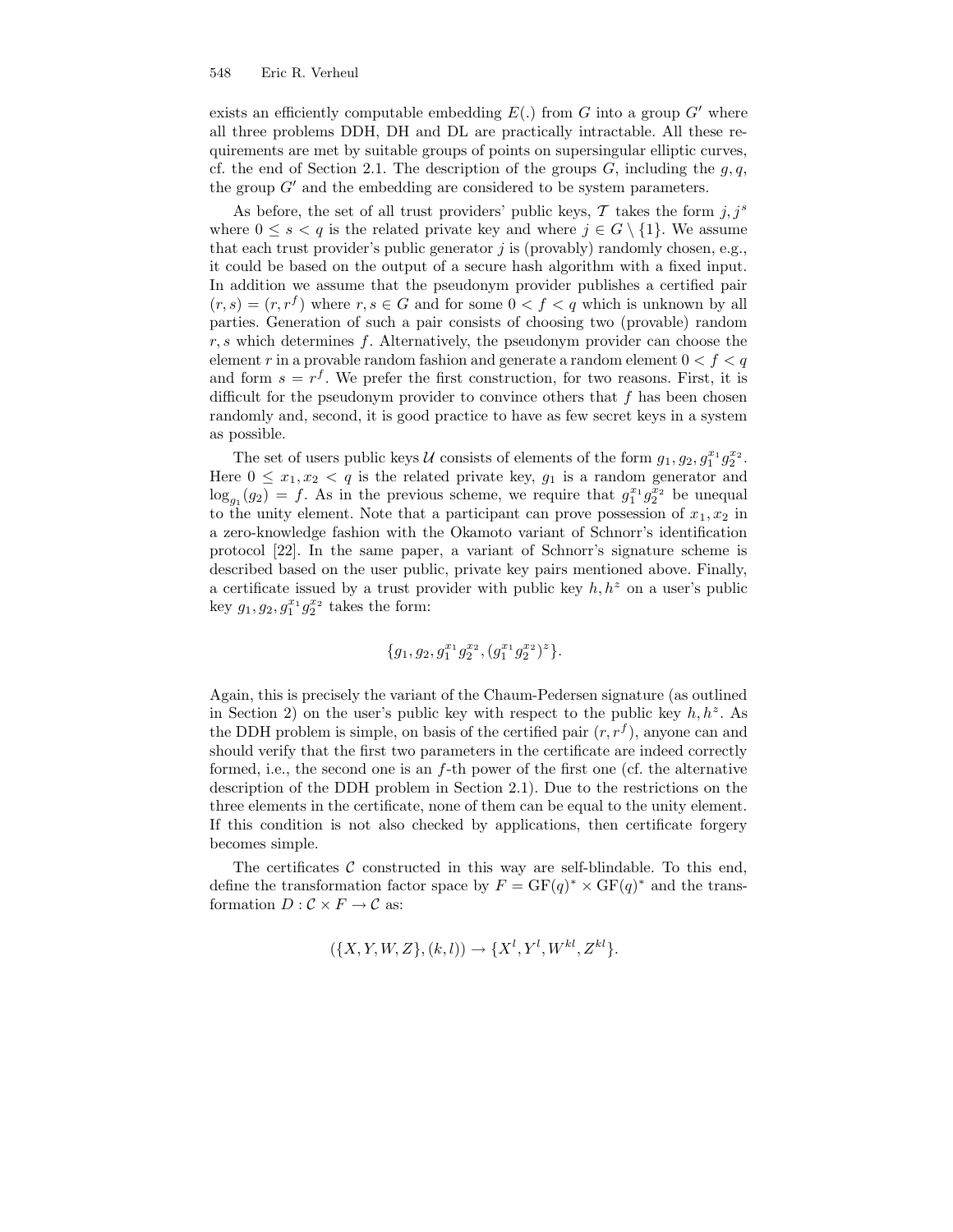That is, the certificate  $\{g_1, g_2, g_1^{x_1}g_2^{x_2}, (g_1^{x_1}g_2^{x_2})^z\}$  is transformed into the certificate

$$
\{g_1^l, g_2^l, g_1^{x_1kl}g_2^{x_2kl}, (g_1^{x_1kl}g_2^{x_2kl})^z\}
$$

under the transformation factor  $(k, l)$ . It is a simple verification that  $D(.,.)$ satisfies the five properties of a transformation. Notice that two transformation factors  $(k, l)$  are used to ensure that a randomly transformed public key is indeed a random element in the user's public key space.

The FPC issuing protocol for these certificates can be filled in as follows, but many variations are possible; the pseudonym provider's public key is denoted as  $h, h^z$ , where  $h \in G \setminus \{1\}$  is (provably) randomly chosen.

- 1. The user registers, typically in a non-anonymous fashion, with a pseudonym provider.
- 2. The pseudonym provider generates a random pair  $(g_1, g_2)$  such that  $g_2 = g_1^f$ , by choosing a (provably) random power of the elements r, s. The pair  $(g_1, g_2)$ is sent to the user, or to a party acting on its behalf (e.g., a smart card issuer).
- 3. The user (or a party acting on its behalf), generates a random private key  $0 \leq x < q$  and forms  $g_2^x$ . The user sends  $g_2^x$  and proves possession of the private key  $x$  (i.e., the discrete logarithm with respect to  $g_2$  of the first sent public key), e.g., by using Schnorr's protocol.
- 4. Based on the elements  $g_1, g_2$  and  $g_2^x$ , the pseudonym provider forms the public key  $g_1, g_2, g_1 g_2^x$ , checks to ensure that the last element is unequal to the unity element and places a Chaum-Pedersen signature on it, i.e.,  $(g_1g_2^x)^z$ . Moreover, the provider employs the embedding  $E: G \to G'$  and determines the elements  $E(g_2), E(g_2^x)$  of the group G' (in which the DDH, DH and DL problems are hard). Next the provider determines a random power  $r$ of these elements, i.e.,  $E(g_2)^r, E(g_2^x)^r$ . The provider then forms a conventional non-repudiation certificate (e.g., based on the US Digital Signature Algorithm) on  $(E(g_2)^r, E(g_2^x)^r)$ . The first pseudonymous certificate and the non-repudiation certificate are issued to the user. Both are also stored in separate directories.

Using the terminology of the above protocol; as the embedding  $E(.)$  is a homomorphism it directly follows that the private non-repudiation signing key is equal to x. We have used a non-repudiation signing key only as an example of a private key that is highly important to a user. Many more examples exist (e.g., the user's signing key for financial transactions).

There are two reasons why the user's non-repudiation key is embedded in the group  $G'$  in the specified way. First of all, using a group where all three of the DDH, DH and DL problems are hard, seems appropriate for a conventional signature scheme. Second, embedding the non-repudiation key in the specified way, prevents linkage between the first pseudonymous certificate and the nonrepudiation certificate. Should a party have access to  $g_2^r, g_2^{xr}$  (whose  $E(.)$  images appear in the non-repudiation key) then this party would be able to link this to the pair  $g_2, g_2^x$  as the DDH problem in G is simple. However, inverting the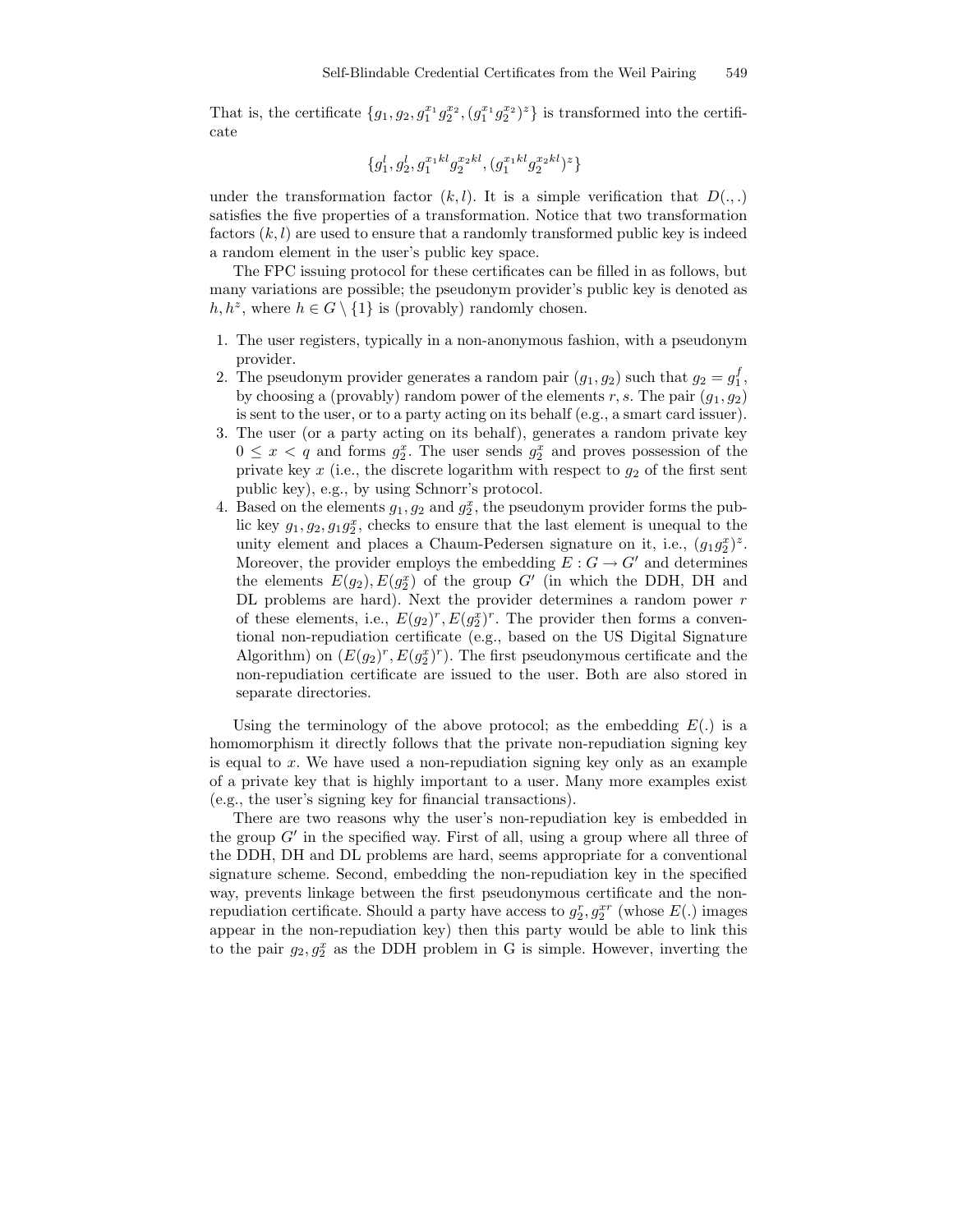embedding  $E(.)$  is hard (cf. the remarks at the end of Section 2.1), so inverting the values  $E(g_2)^r, E(g_2^x)^r$  (deducible from the non-repudiation certificate) is not a practical possibility. Moreover, as the DDH problem is presumed to be hard in G' it would be impossible to relate  $E(g_2), E(g_2^x)$  (deducible from the first pseudonymous certificate) to  $E(g_2)^r, E(g_2^x)^r$  (deducible from the nonrepudiation certificate). Strictly speaking, such a linkage might not be an issue, as users will typically employ transformed pseudonymous credentials. However (cf. the generic description 31), this might become an issue should a service provider want to be certain that the user has not already been issued another pseudonym. Indeed, the user would then need to provide a trust provider with the transformation factor from its registered pseudonymous certificate to the First Pseudonymous Certificate. We finally note that, in the issuing protocol, the pseudonym can alternatively first calculate random  $r$ -powers of the elements  $g_2, g_2^x$  in the group G and then utilize the embedding  $E(.)$ . For the same r, this would give the same result as with the method described above.

Having filled in this issuing protocol, our CPC scheme now follows from the system description 31. Protection against pseudonym/credential linking and pseudonym/credential translation are obvious consequences of the properties of self-blindable certificates. We discuss the two other security properties.

#### Protection against pseudonym/credential forgery

This protection is based on an all-or-nothing concept (see the introduction). The private key in a transformed credential takes the form  $(k, k \cdot x \mod q)$  for some  $0 < k < q$ . Note that dividing the second part by the first part yields the user's non-repudiation key  $x$ . Hence, if the user transfers a credential, then it also transfers a copy of its non-repudiation signing key. We think that this is a sufficient deterrent to transferring credentials (which can be supplemented with the physical security of a signing device).

#### Protection against pseudonym/credential forgery [Indication]

Under Assumption 21, we provide a sketched proof in the appendix that an efficient pseudonym/credential forgery algorithm based on all issued certificates and private keys, will in fact provide an algorithm determining hard discrete logarithms with non-negligible probability.

## 5 Conclusion

We have described two simple, efficient and effective credential pseudonymous certificate systems, which also support anonymity without the need for a trusted third party. Both systems are based on a new paradigm, called self-blindable certificates. Such certificates were constructed using the Weil pairing in supersingular elliptic curves. The second system provides cryptographic protection against the forgery and transfer of credentials.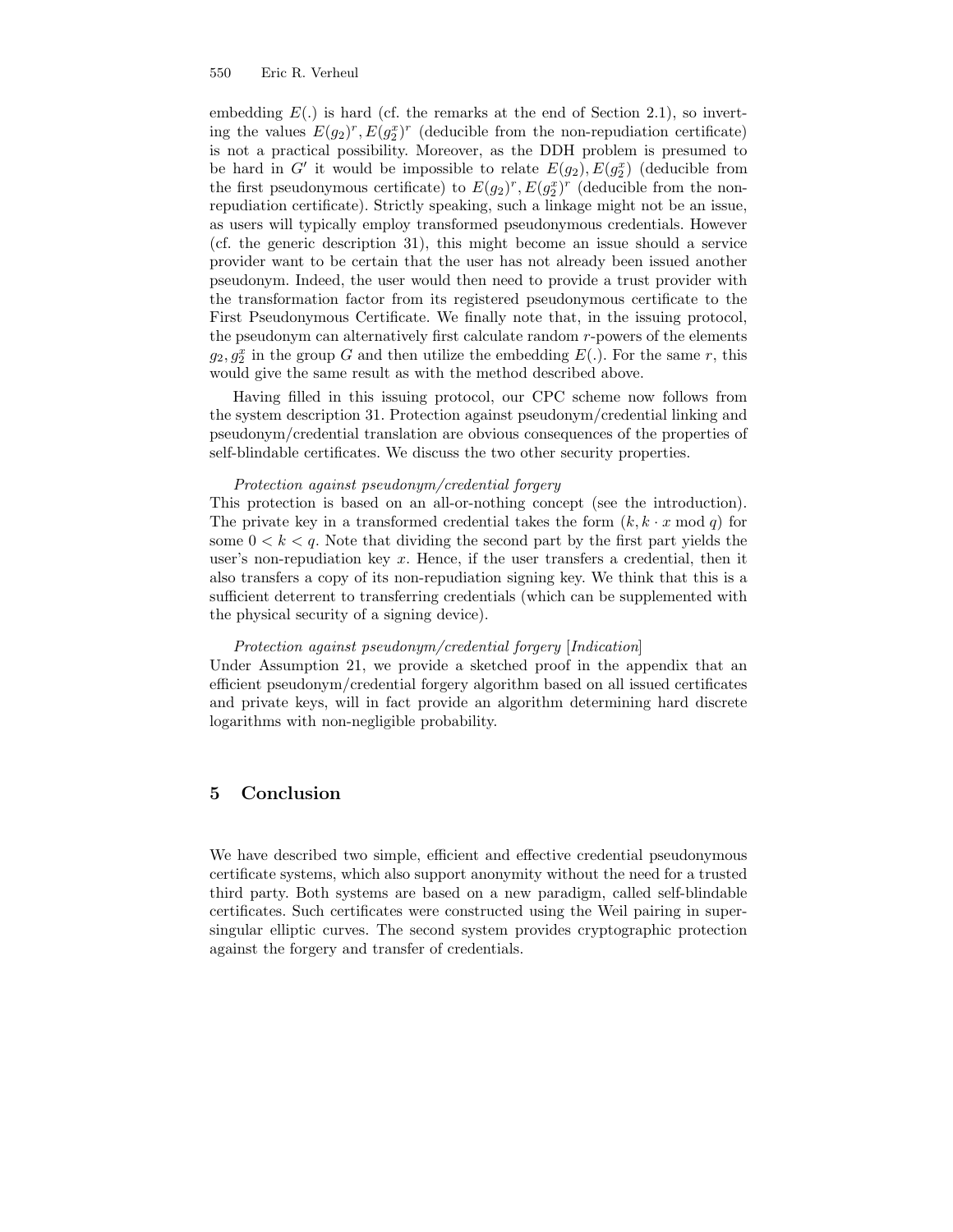## 6 Acknowledgments

We want to thank Stefan Brands and Berry Schoenmakers for stimulating discussions. Berry is specifically thanked for pointing us to the double spending preventing technique from E-cash based on the Okamoto identification protocol and Stefan is specifically thanked for providing us with the term "self-blinding signatures and certificates".

## References

- 1. I.F. Blake, G. Seroussi, N.P. Smart, Elliptic Curves in Cryptography, Cambridge University Press, 1999.
- 2. D. Boneh, M. Franklin, Identity-Based Encryption from the Weil Pairing, Proceedings of Crypto 2001, LNCS 2139, Springer-Verlag 2001, 213-229.
- 3. D. Boneh, B. Lynn, H. Shacham Short Signatures from the Weil Pairing, these proceedings.
- 4. S. Brands, Untraceable Off-line Cash in Wallet with Observers, Proceedings of Crypto '93, LNCS 911, Springer-Verlag 1994, 302-318.
- 5. S. Brands, Rethinking Public Key Infrastructures and Digital Signatures; Building in Privacy, PhD Thesis, Eindhoven University of Technology, the Netherlands, 1999.
- 6. J. Camenisch, A. Lysyanskaya, An Efficient System for Non-transferable Anonymous Credentials with Optional Anonymity Revocation, Proceedings of Eurocrypt 2001, LNCS 2045, Springer-Verlag 2001, 93-118.
- 7. D. Chaum, Security Without Identification: Transaction Systems to Make Big Brother Obsolete, Communications of the ACM, 1985, 28(10), 1035-1044. See also Security Without Identification: Card Computers to Make Big Brother Obsolete, available from www.chaum.com.
- 8. D. Chaum, Zero-knowledge Undeniable Signatures, Proceedings of Eurocrypt'90, LNCS 473, Springer-Verlag 1991, 458-464.
- 9. D. Chaum, H. van Antwerpen, Undeniable Signatures, Proceedings of Crypto'89, LNCS 435, Springer-Verlag 1990, 212-216.
- 10. D. Chaum, J.-H. Evertse, A Secure and Privacy-protecting Protocol for Transmitting Personal Information between Organizations, Proceedings of Crypto '86, LNCS 263, Springer-Verlag 1987, 118-167.
- 11. D. Chaum, T.P. Pedersen, Wallet Databases with Observers, Proceedings of Crypto'92, LNCS 740, Springer-Verlag 1993, 89-105.
- 12. L. Chen, Access with Pseudonyms, In Cryptography: Policy and Algorithms, LNCS 1029,Springer-Verlag 1995, 232-243.
- 13. I. Damgård, Efficient Concurrent Zero-knowledge in the Auxiliary String Model, Proceedings of Eurocrypt 2000, LNCS 1807, Springer-Verlag 2000, 431-444.
- 14. T. ElGamal A Public Key Cryptosystem and Signature System Based on Discrete Logarithms, Proceedings of Crypto '84, LNCS 196, Springer-Verlag 1985, 10-18.
- 15. FIPS 186, Digital Signature Standard, Federal Information Processing Standards publication 186, U.S. Department of Commerce/NIST, 1994.
- 16. A. Joux, A One Round Protocol for Tripartite Diffie-Hellman, 4th International Symposium, Proceedings of ANTS, LNCS 1838, Springer-Verlag, 2000, 385-394.
- 17. A. Joux, K. Nguyen, Seperating Decision Diffie-Hellman from Diffie-Hellman in Cryptographic Groups, in preparation. Available from eprint.iacr.org.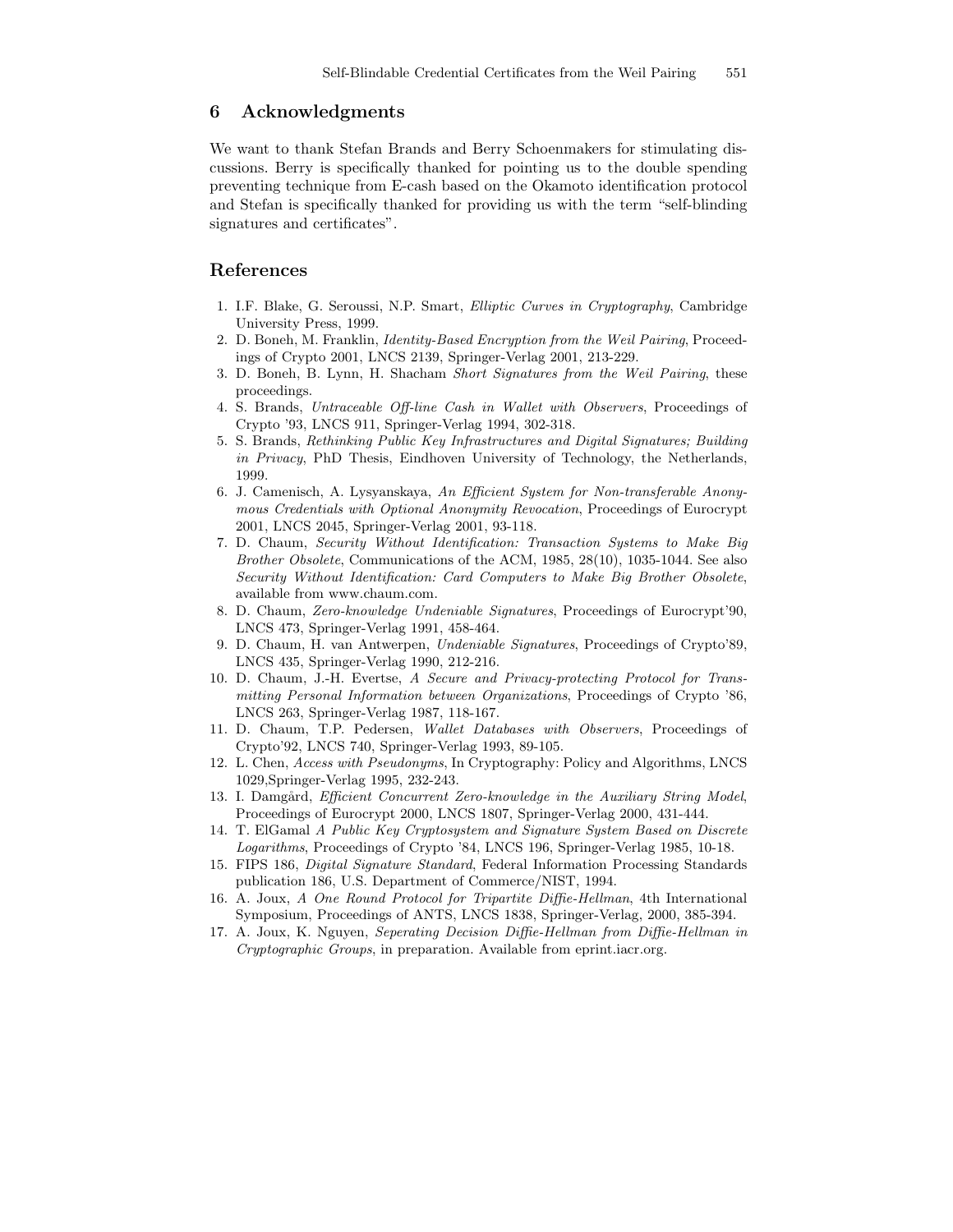- 552 Eric R. Verheul
- 18. A.K. Lenstra, E.R. Verheul, The XTR Public Key System, Proceedings of Crypto 2000, LNCS 1880, Springer-Verlag, 2000, 1-19; available from www.ecstr.com.
- 19. A. Lysyanskaya. R. Rivest, A. Sahai, S. Wolf, Pseudonym Systems, In Selected Areas in Cryptography, LNCS 1758, Springer-Verlag 1999.
- 20. A. Menezes, Elliptic Curve Public Key Cryptosystems, Kluwer Academic Publishers, Boston 1993.
- 21. A. Menezes, T. Okamoto, S.A. Vanstone Reducing Elliptic Curve Logarithms to a Finite Field, IEEE Trans. Info. Theory, 39, 1639-1646, 1993.
- 22. T. Okamoto, Provable Secure and Practical Identifications and Corresponding Signature Schemes, Proceedings of Crypto'92, LNCS 740, Springer-Verlag 1993, 31-53.
- 23. RFC 2560, Online Certificate Status Protocol (OCSP), available from www.ietf.org.
- 24. RFC 2693, SPKI Certificate Theory, available from www.ietf.org.
- 25. C.P. Schnorr, Efficient Identification and Signatures for Smart Cards, Proceedings of Crypto'89, LNCS 435, Springer-Verlag 1990, 239-252.
- 26. J. Silverman, The Arithmetic on Elliptic Curves, Springer-Verlag, New York, 1986.
- 27. E. Verheul, Evidence that XTR is More Secure than Supersingular Elliptic Curve Cryptosystems, Proceedings of Eurocrypt 2001, LNCS 2045, Springer-Verlag 2001, 195-210.

## A Appendix: forgery protection in the robust construction

Suppose that a total of n-number of certificates under one trust provider are issued, e.g., of type:

$$
\{g_{1,i},g_{2,i},g_{1,i}^{x_{1,i}}g_{2,i}^{x_{2,i}}, (g_{1,i}^{x_{1,i}}g_{2}^{x_{2,i}})^z\},
$$

where the trust providers public key is of the form  $h, h^z$  as usual. Also suppose that a forger has access to all private keys  $x_{1,i}$  and  $x_{2,i}$  and is able to produce a forged certificate, say

$$
\{h_1, h_2, h_1^{y_1} h_2^{y_2}, (h_1^{y_1} h_2^{y_2})^z\},\
$$

where  $0 \leq y_1, y_2 < q$  is known to the forger. Notice that  $(y_1, y_2)$  should not be equal to  $(0, 0)$  as then the certificate contains the unity element. As the  $h_2$  should be an f-th power of  $h_1$ , it follows from Assumption 21 that  $h_1$  (resp.  $h_2$ ) is a power product of the  $\{g_{1,i}\}\$ and r (resp.  $\{g_{2,i}\}\$ and s). Likewise,  $h_1^{y_1}h_2^{y_2}$  is a power product of all  $g_{1,i}^{x_{1,i}} g_{2,i}^{x_{2,i}}$  and h. By choosing the right transformation factors, we may assume without loss of generality that  $h_1 = r^b \prod_{i \in I} g_{1,i}, h_2 = s^b \prod_{i \in I} g_{2,i}$ and

$$
h_1^{y_1} h_2^{y_2} = h^c \prod_{j \in J} g_{1,j}^{x_{1,j}} g_{2,j}^{x_{2,j}}, \tag{1}
$$

for some subsets  $I, J$  of  $\{1, 2, \ldots, n\}$  and  $b, c \in \{0, 1\}.$ 

We now sketch that we can rule out the possibility that either  $b, c$  is equal to 1. To this end, suppose the probability that the event that  $c = 1$  to be nonnegligible. Now, if one simulates  $f$ , then one can use the forgery algorithm to determine  $log<sub>r</sub>(h)$ . Indeed, by feeding the algorithm  $g_{1,i}$  (resp.  $g_{2,i}$ ) that are of